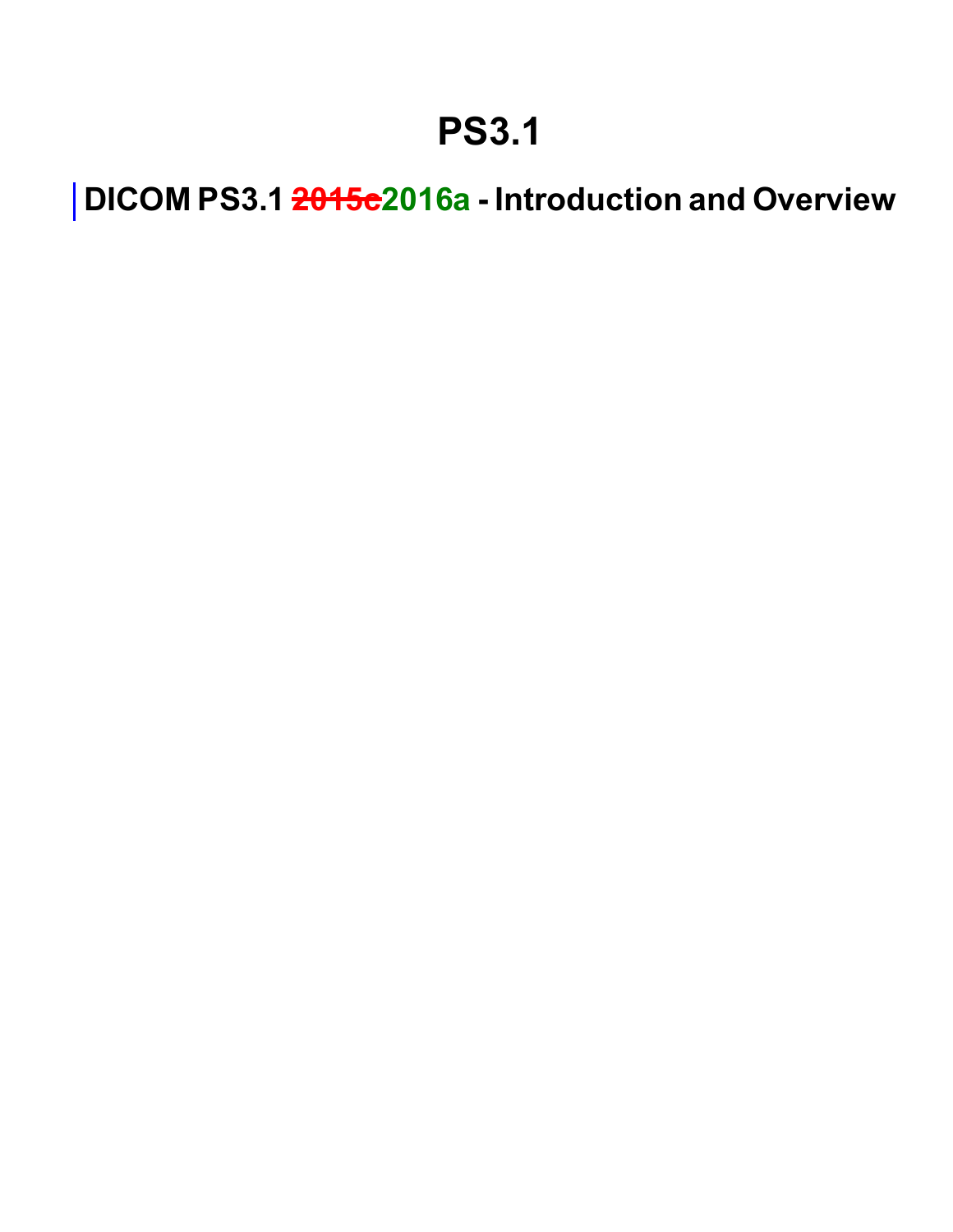#### **PS3.1: DICOM PS3.1 2015c2016a - Introduction and Overview** Copyright © 20152016 NEMA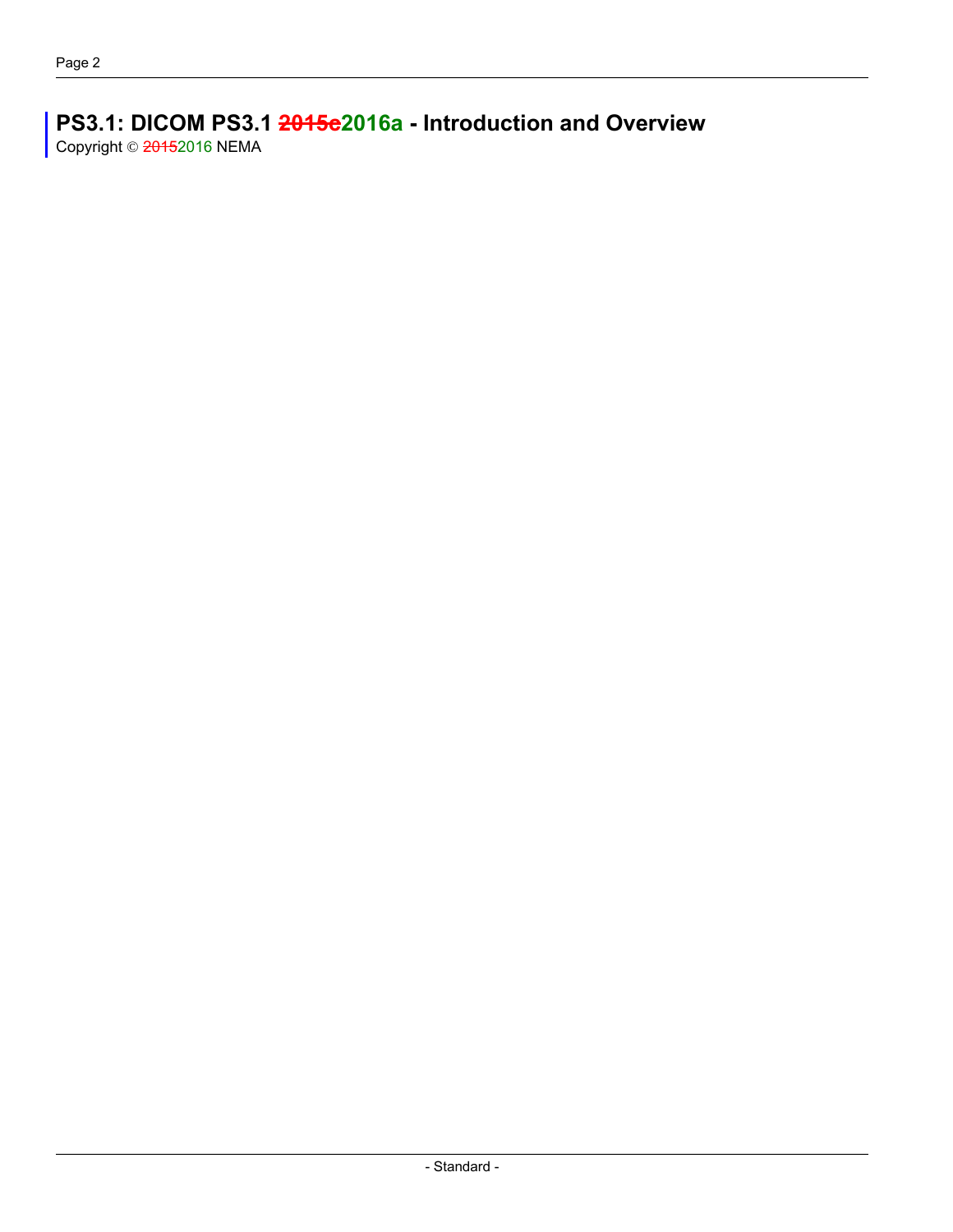## **Table of Contents**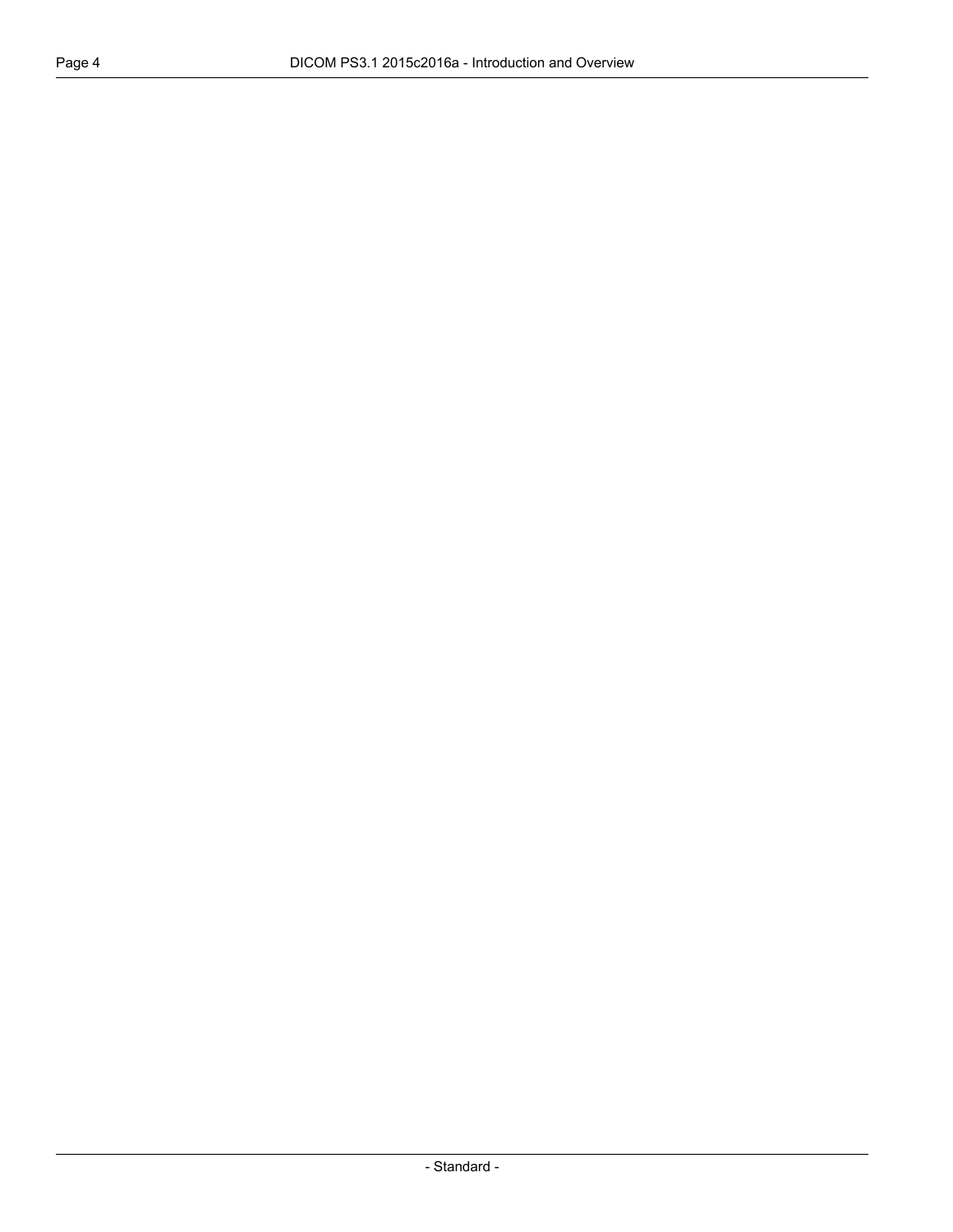## **List of Figures**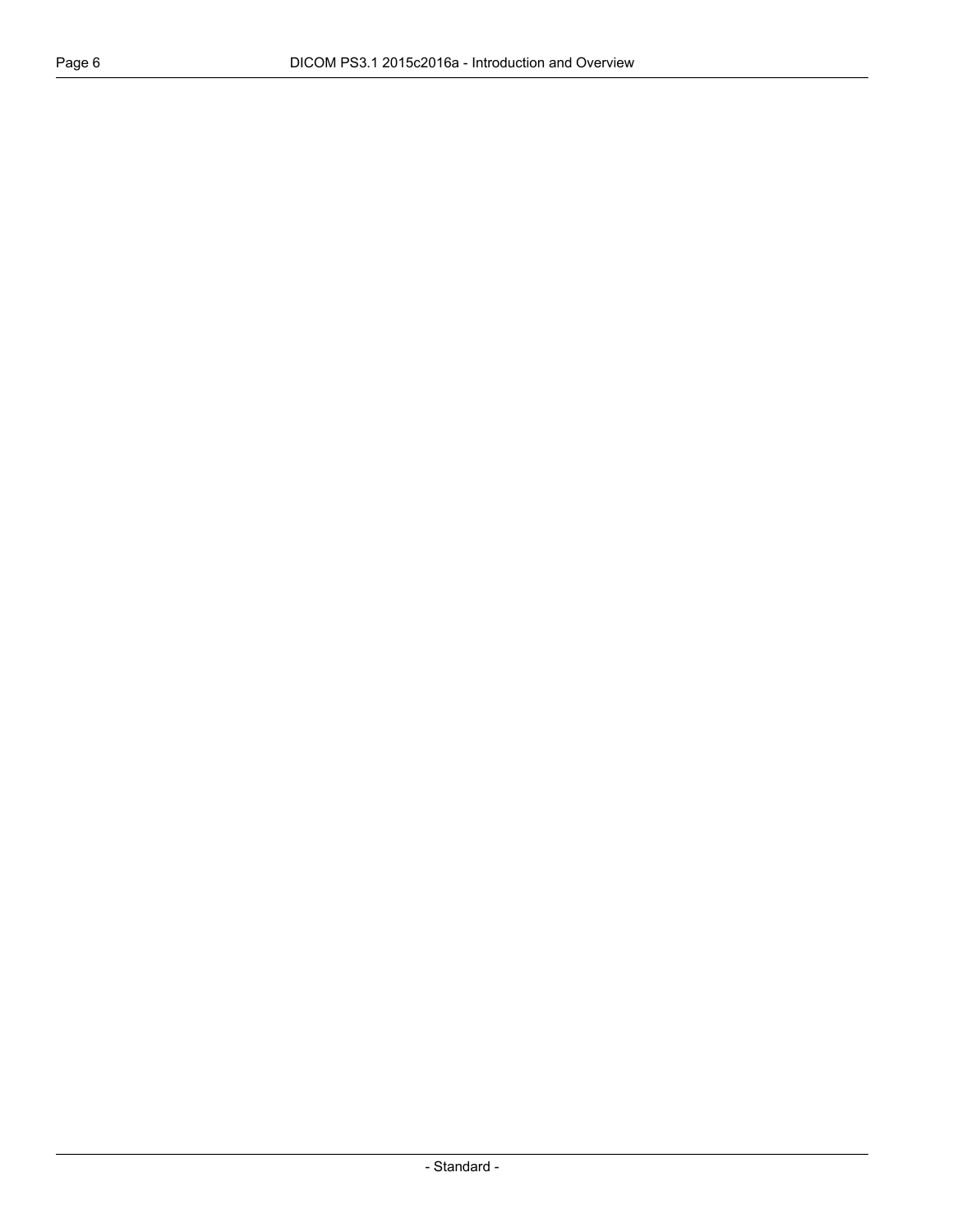## <span id="page-6-0"></span>**Notice and Disclaimer**

The information in this publication was considered technically sound by the consensus of persons engaged in the development and approval of the document at the time it was developed. Consensus does not necessarily mean that there is unanimous agreement among every person participating in the development of this document.

NEMA standards and guideline publications, of which the document contained herein is one, are developed through a voluntary consensus standards development process. This process brings together volunteers and/or seeks out the views of persons who have an interest in the topic covered by this publication. While NEMA administers the process and establishes rules to promote fairness in the development of consensus, it does not write the document and it does not independently test, evaluate, or verify the accuracy or completeness of any information or the soundness of any judgments contained in its standards and guideline publications.

NEMA disclaims liability for any personal injury, property, or other damages of any nature whatsoever, whether special, indirect, consequential, or compensatory, directly or indirectly resulting from the publication, use of, application, or reliance on this document. NEMA disclaims and makes no guaranty or warranty, expressed or implied, as to the accuracy or completeness of any information published herein, and disclaims and makes no warranty that the information in this document will fulfill any of your particular purposes or needs. NEMA does not undertake to guarantee the performance of any individual manufacturer or seller's products or services by virtue of this standard or guide.

In publishing and making this document available, NEMA is not undertaking to render professional or other services for or on behalf of any person or entity, nor is NEMA undertaking to perform any duty owed by any person or entity to someone else. Anyone using this document should rely on his or her own independent judgment or, as appropriate, seek the advice of a competent professional in determining the exercise of reasonable care in any given circumstances. Information and other standards on the topic covered by this publication may be available from other sources, which the user may wish to consult for additional views or information not covered by this publication.

NEMA has no power, nor does it undertake to police or enforce compliance with the contents of this document. NEMA does not certify, test, or inspect products, designs, or installations for safety or health purposes. Any certification or other statement of compliance with any health or safety-related information in this document shall not be attributable to NEMA and is solely the responsibility of the certifier or maker of the statement.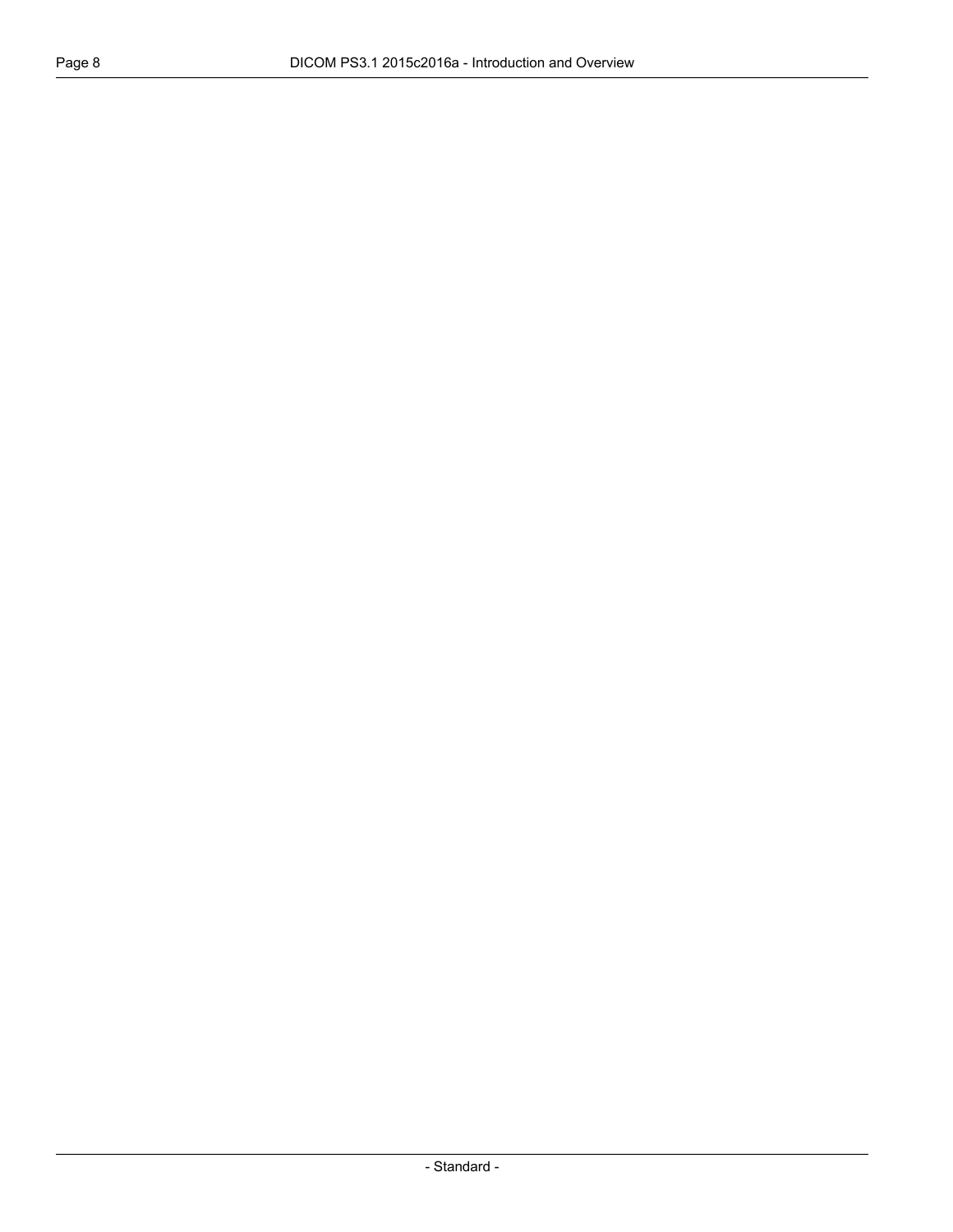## <span id="page-8-0"></span>**Foreword**

This DICOM Standard was developed according to the procedures of the DICOM Standards Committee.

The DICOM Standard is structured as a multi-part document using the guidelines established in [ISO/IEC [Directives](#page-14-1) Part 3].

DICOM® is the registered trademark of the National Electrical Manufacturers Association for its standards publications relating to digital communications of medical information, all rights reserved.

HL7® and CDA® are the registered trademarks of Health Level Seven International, all rights reserved.

SNOMED®, SNOMED Clinical Terms®, SNOMED CT® are the registered trademarks of the International Health Terminology Standards Development Organisation (IHTSDO), all rights reserved.

LOINC® is the registered trademark of Regenstrief Institute, Inc, all rights reserved.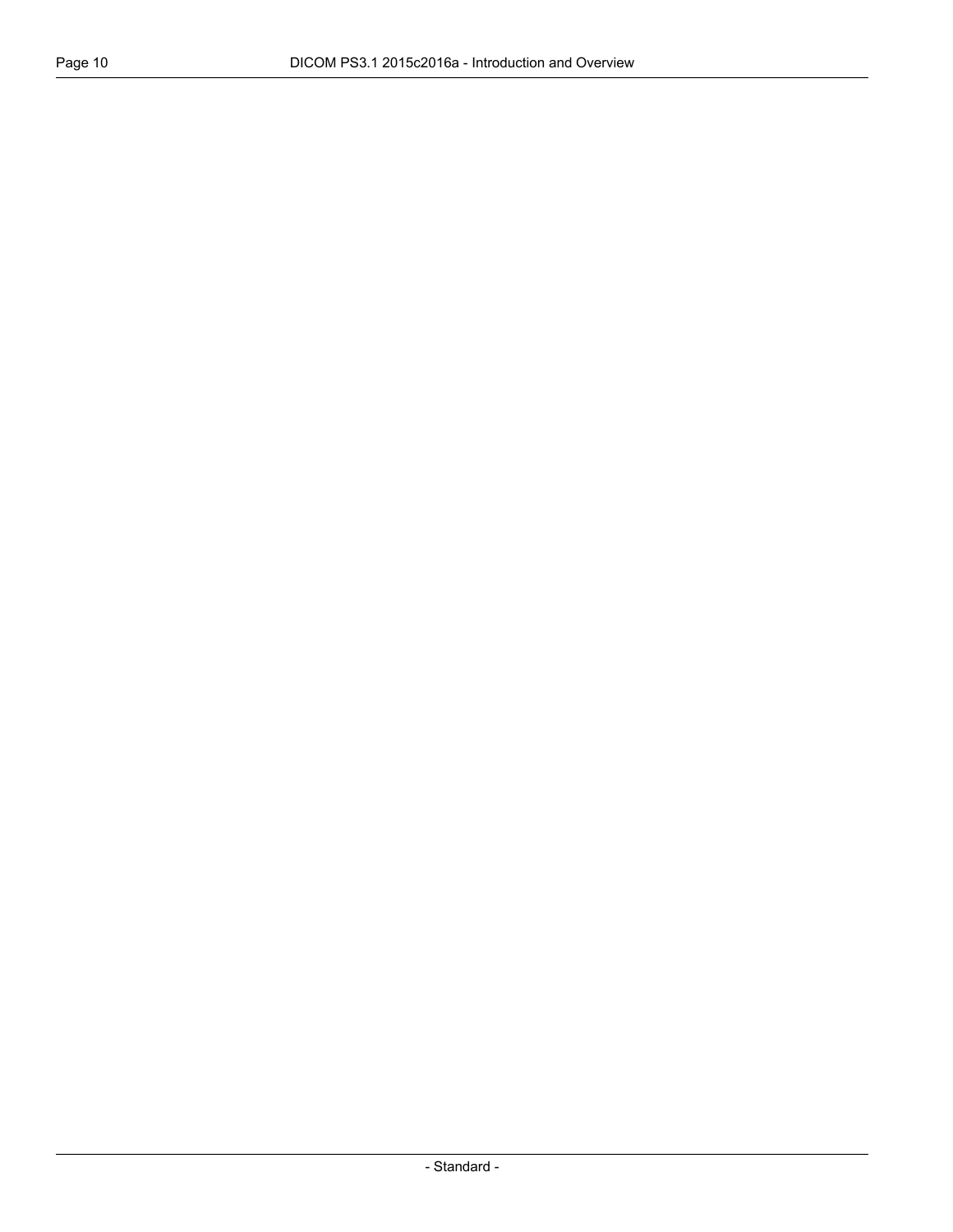# <span id="page-10-0"></span>**Introduction**

<span id="page-10-1"></span>Digital Imaging and Communications in Medicine (DICOM) is the standard for the communication and management of medical imaging information and related data.

## **History**

With the introduction of computed tomography (CT) followed by other digital diagnostic imaging modalities in the 1970's, and the increasing use of computers in clinical applications, the American College of Radiology (ACR) and the National Electrical Manufacturers Association (NEMA) recognized the emerging need for a standard method for transferring images and associated information between devices manufactured by various vendors. These devices produce a variety of digital image formats.

The American College of Radiology (ACR) and the National Electrical Manufacturers Association (NEMA) formed a joint committee in 1983 to develop a standard to:

- Promote communication of digital image information, regardless of device manufacturer
- Facilitate the development and expansion of picture archiving and communication systems (PACS) that can also interface with other systems of hospital information
- Allow the creation of diagnostic information data bases that can be interrogated by a wide variety of devices distributed geographically.

ACR-NEMA Standards Publication No. 300-1985, published in 1985 was designated version 1.0. The Standard was followed by two revisions: No. 1, dated October 1986 and No. 2, dated January 1988.

<span id="page-10-2"></span>ACR-NEMA Standards Publication No. 300-1988, published in 1988 was designated version 2.0. It included version 1.0, the published revisions, and additional revisions. It also included new material to provide command support for display devices, to introduce a new hierarchy scheme to identify an image, and to add data elements for increased specificity when describing an image.

These Standards Publications specified a hardware interface, a minimum set of software commands, and a consistent set of data formats.

### **The DICOM Standard**

This Standard, which is currently designated Digital Imaging and Communications in Medicine (DICOM), embodies a number of major enhancements to previous versions of the ACR-NEMA Standard:

- It is applicable to a networked environment. The ACR-NEMA Standard was applicable in a point-to-point environment only; for operation in a networked environment a Network Interface Unit (NIU) was required. DICOM supports operation in a networked environment using the industry standard networking protocol TCP/IP.
- It is applicable to an off-line media environment. The ACR-NEMA Standard did not specify a file format or choice of physical media or logical filesystem. DICOM supports operation in an off-line media environment using industry standard media such as CD-R and MOD and logical filesystems such as ISO 9660 and PC File System (FAT16).
- It specifies how devices claiming conformance to the Standard react to commands and data being exchanged. The ACR-NEMA Standard was confined to the transfer of data, but DICOM specifies, through the concept of Service Classes, the semantics of commands and associated data.
- It specifies levels of conformance. The ACR-NEMA Standard specified a minimum level of conformance. DICOM explicitly describes how an implementor must structure a Conformance Statement to select specific options.
- It is structured as a multi-part document. This facilitates evolution of the Standard in a rapidly evolving environment by simplifying the addition of new features. ISO directives that define how to structure multi-part documents have been followed in the construction of the DICOM Standard.
- It introduces explicit Information Objects not only for images and graphics but also for waveforms, reports, printing, etc.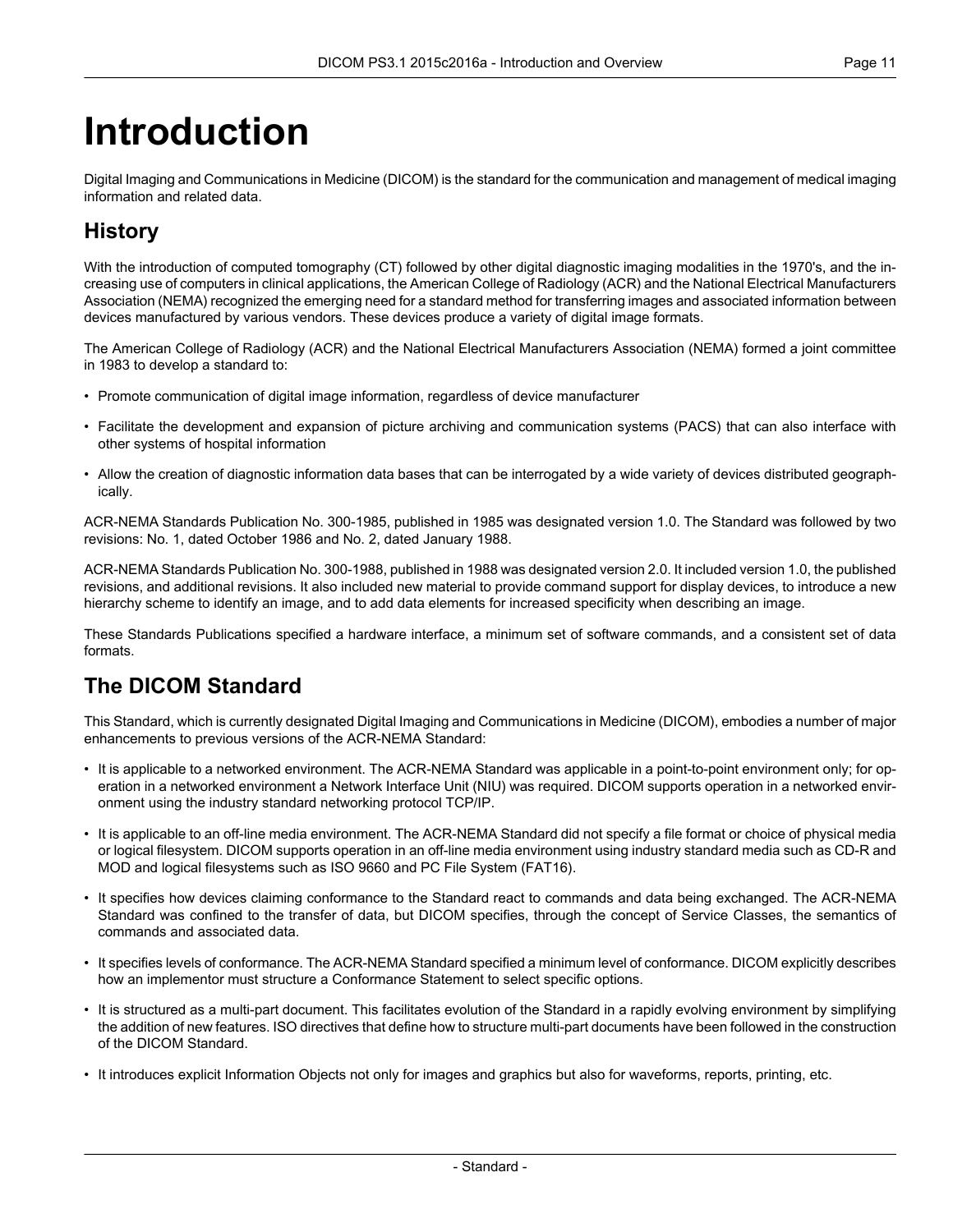• It specifies an established technique for uniquely identifying any Information Object. This facilitates unambiguous definitions of relationships between Information Objects as they are acted upon across the network.

## <span id="page-11-0"></span>**Current Direction**

<span id="page-11-1"></span>The DICOM Standard is an evolving standard and it is maintained in accordance with the Procedures of the DICOM Standards Committee. Proposals for enhancements are forthcoming from the DICOM Committee member organizations based on input from users of the Standard. These proposals are considered for inclusion in future editions of the Standard. A requirement in updating the Standard is to maintain effective compatibility with previous editions.

### **Retirement**

Part of the maintenance process involves retirement of sections of the Standard, including but not limited to, IODs, Attributes, Service Classes, SOP Classes, Transfer Syntaxes and Protocols.

Retirement does not imply that these features cannot be used. However, the DICOM Standards Committee will not maintain the documentation of retired features. The reader is referred to earlier editions of the Standard.

The use of the retired features is deprecated in new implementations, in favor of those alternatives remaining in the standard.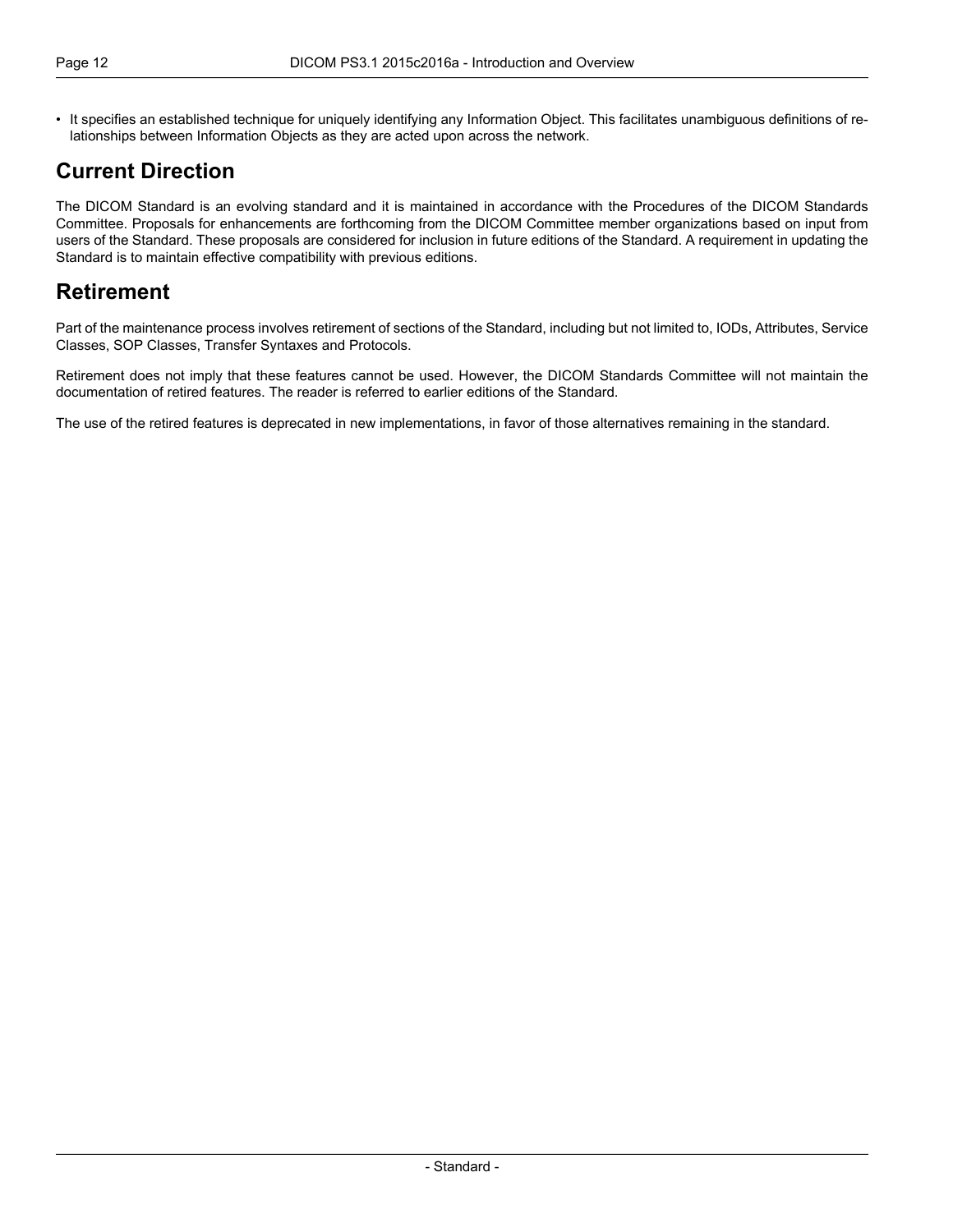# <span id="page-12-0"></span>**1 Scope and Field of Application**

PS3.1 provides an overview of the entire Digital Imaging and Communications in Medicine (DICOM) Standard. It describes the history, scope, goals, and structure of the Standard. In particular, it contains a brief description of the contents of each part of the Standard.

The DICOM Standard facilitates interoperability of medical imaging equipment by specifying:

- For network communications, a set of protocols to be followed by devices claiming conformance to the Standard.
- The syntax and semantics of Commands and associated information that can be exchanged using these protocols.
- For media communication, a set of media storage services to be followed by devices claiming conformance to the Standard, as well as a File Format and a medical directory structure to facilitate access to the images and related information stored on interchange media.
- Information that must be supplied with an implementation for which conformance to the Standard is claimed.

The DICOM Standard does not specify:

- The implementation details of any features of the Standard on a device claiming conformance.
- The overall set of features and functions to be expected from a system implemented by integrating a group of devices each claiming DICOM conformance.
- A testing/validation procedure to assess an implementation's conformance to the Standard.

The DICOM Standard pertains to the field of Medical Informatics. Within that field, it addresses the exchange of digital information between medical imaging equipment and other systems. Because such equipment may interoperate with other medical devices, the scope of this Standard needs to overlap with other areas of medical informatics. However, the DICOM Standard does not address the breadth of this field.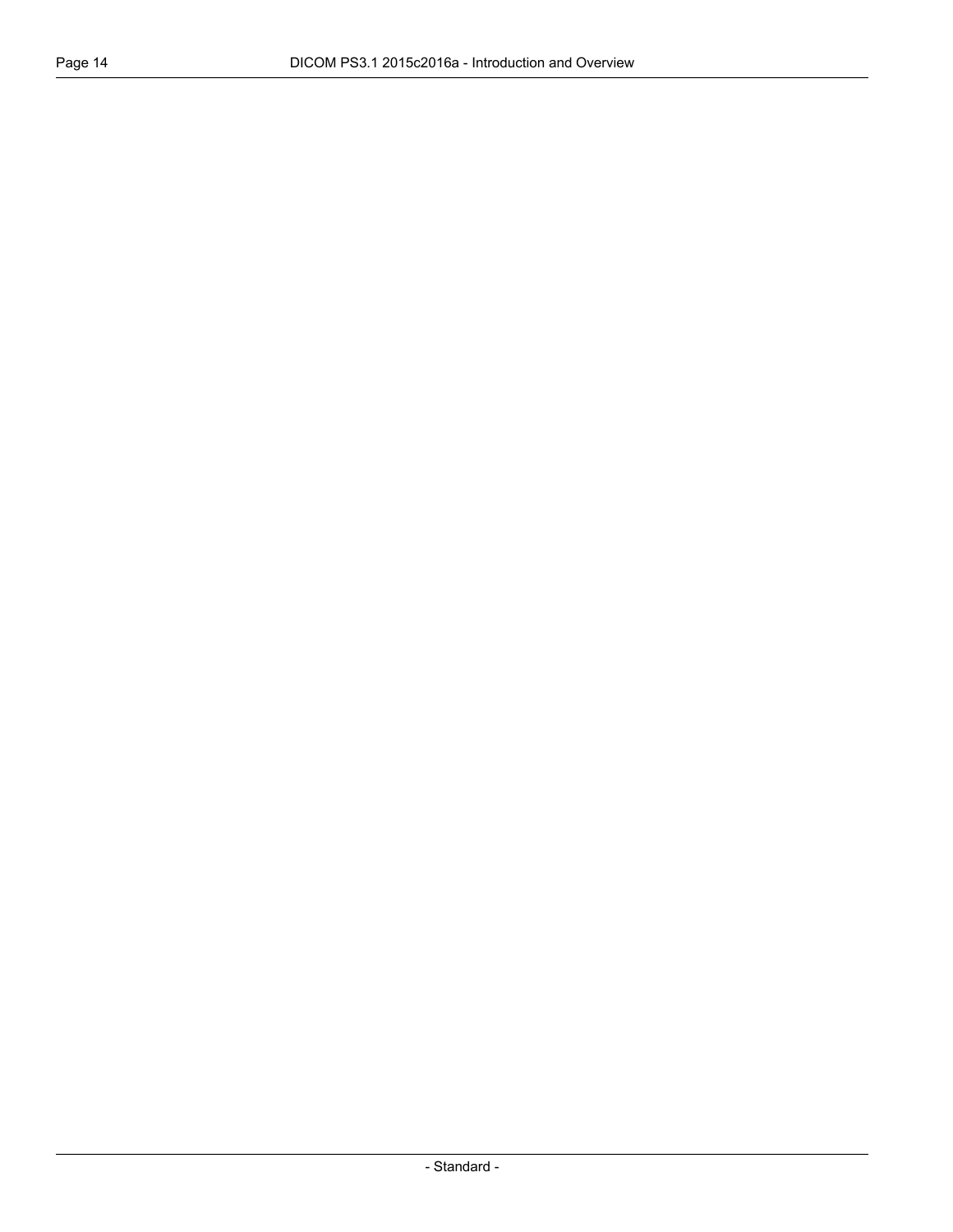## <span id="page-14-0"></span>**2 Normative References**

<span id="page-14-1"></span>[ISO/IEC Directives Part 3] ISO/IEC. 1989. *Drafting and Presentation of International Standards*.

[ACR/NEMA 300] ACR/NEMA. 1988. *Digital Imaging and Communications*.

- [ISO 8822] ISO. 1988. *Information Processing Systems - Open Systems Interconnection - Connection Oriented Presentation Service Definition*.
- [ISO 8649] ISO. 1988. *Information Processing Systems - Open Systems Interconnection - Service Definition for the Association Control Service Element*.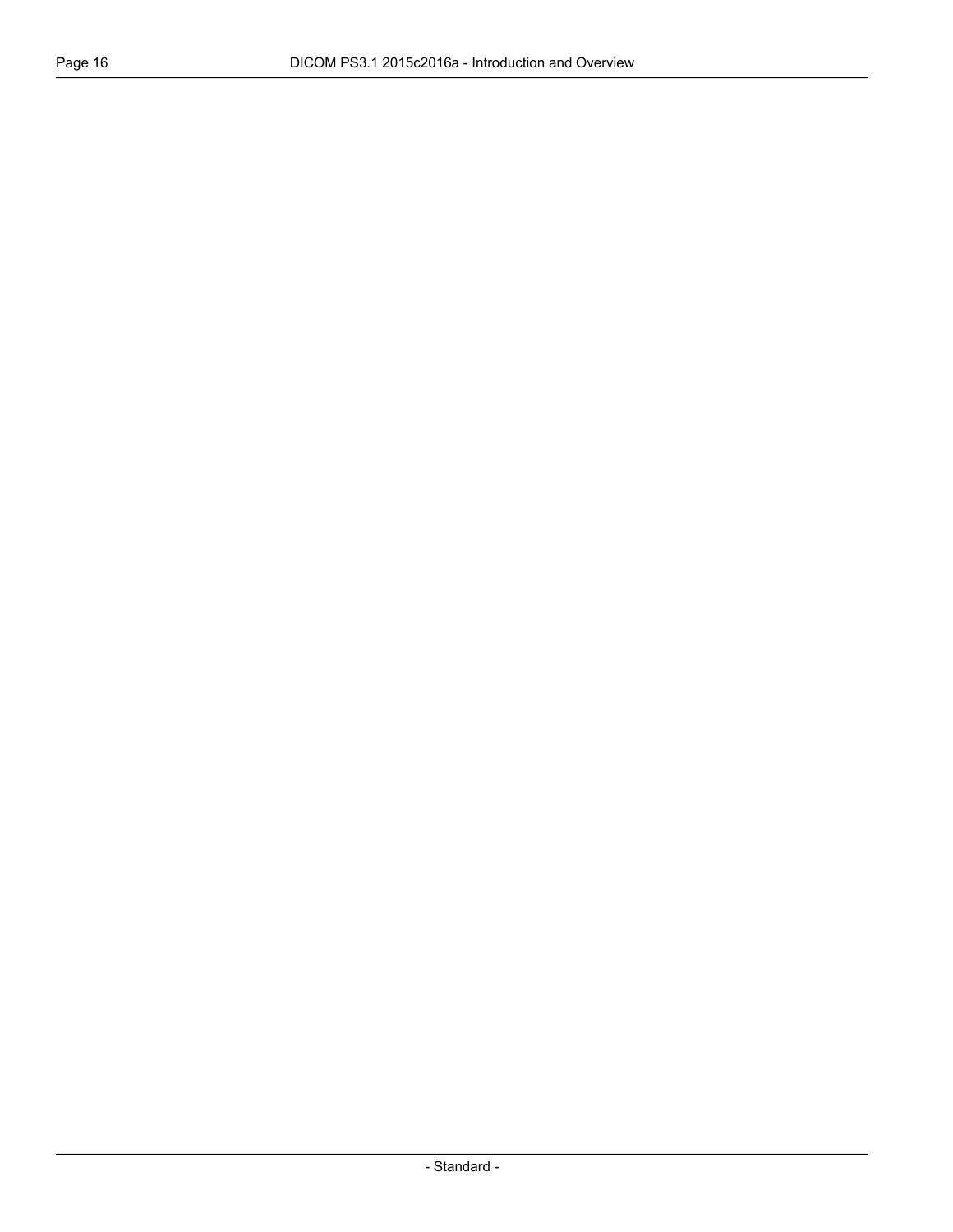## <span id="page-16-0"></span>**3 Definitions**

| Attribute                    | A property of an Information Object. An Attribute has a name and a value that are independent<br>of any encoding scheme.                                                                                                                                               |
|------------------------------|------------------------------------------------------------------------------------------------------------------------------------------------------------------------------------------------------------------------------------------------------------------------|
| Command                      | A request to operate on information across a network.                                                                                                                                                                                                                  |
| <b>Command Element</b>       | An encoding of a parameter of a command that conveys this parameter's value.                                                                                                                                                                                           |
| <b>Command Stream</b>        | The result of encoding a set of DICOM Command Elements using the DICOM encoding scheme.                                                                                                                                                                                |
| <b>Conformance Statement</b> | A formal statement that describes a specific product implementation that uses the DICOM<br>Standard. It specifies the Service Classes, Information Objects, and Communication Protocols<br>supported by the implementation.                                            |
| Data Dictionary              | A registry of DICOM Data Elements that assigns a unique tag, a name, value characteristics,<br>and semantics to each Data Element.                                                                                                                                     |
| Data Element                 | A unit of information as defined by a single entry in the data dictionary.                                                                                                                                                                                             |
| Data Set                     | Exchanged information consisting of a structured set of Attributes. The value of each Attribute in<br>a Data Set is expressed as a Data Element.                                                                                                                       |
| Data Stream                  | The result of encoding a Data Set using the DICOM encoding scheme (Data Element Numbers<br>and representations as specified by the Data Dictionary).                                                                                                                   |
| Information Object           | An abstraction of a real information entity (e.g., CT Image, Structured Report, etc.) that is acted<br>upon by one or more DICOM Commands.                                                                                                                             |
|                              | <b>Note</b>                                                                                                                                                                                                                                                            |
|                              | This term is primarily used in PS3.1, with a few references in PS3.3. It is an informal<br>term corresponding to a formal term that is introduced in PS3.3. In all other parts of the<br>DICOM Standard this formal term is known as an Information Object Definition. |
| Information Object Class     | A formal description of an Information Object, which includes a description of its purpose and the<br>Attributes it possesses. It does not include values for these attributes.                                                                                        |
|                              | <b>Note</b>                                                                                                                                                                                                                                                            |
|                              | This term is only used in PS3.1. It is an informal term corresponding to a formal term<br>that is introduced in PS3.4. This formal term is known as a Service-Object Pair Class<br>or more commonly as a SOP Class.                                                    |
| Information Object Instance  | A representation of an occurence occurrence of an real-world entity, which includes values for<br>the Attributes of the Information Object Class to which the entity belongs.                                                                                          |
|                              | Note                                                                                                                                                                                                                                                                   |
|                              | This term is only used in PS3.1. It is an informal term corresponding to a formal term<br>that is introduced in PS3.4. This formal term is known as a Service-Object Pair Instance<br>or more commonly as a SOP Instance.                                              |
| Message                      | A data unit of the Message Exchange Protocol exchanged between two cooperating DICOM<br>Applications. A Message is composed of a Command Stream followed by an optional Data<br>Stream.                                                                                |
| <b>Service Class</b>         | A structured description of a service that is supported by cooperating DICOM Applications using<br>specific DICOM Commands acting on a specific class of Information Object.                                                                                           |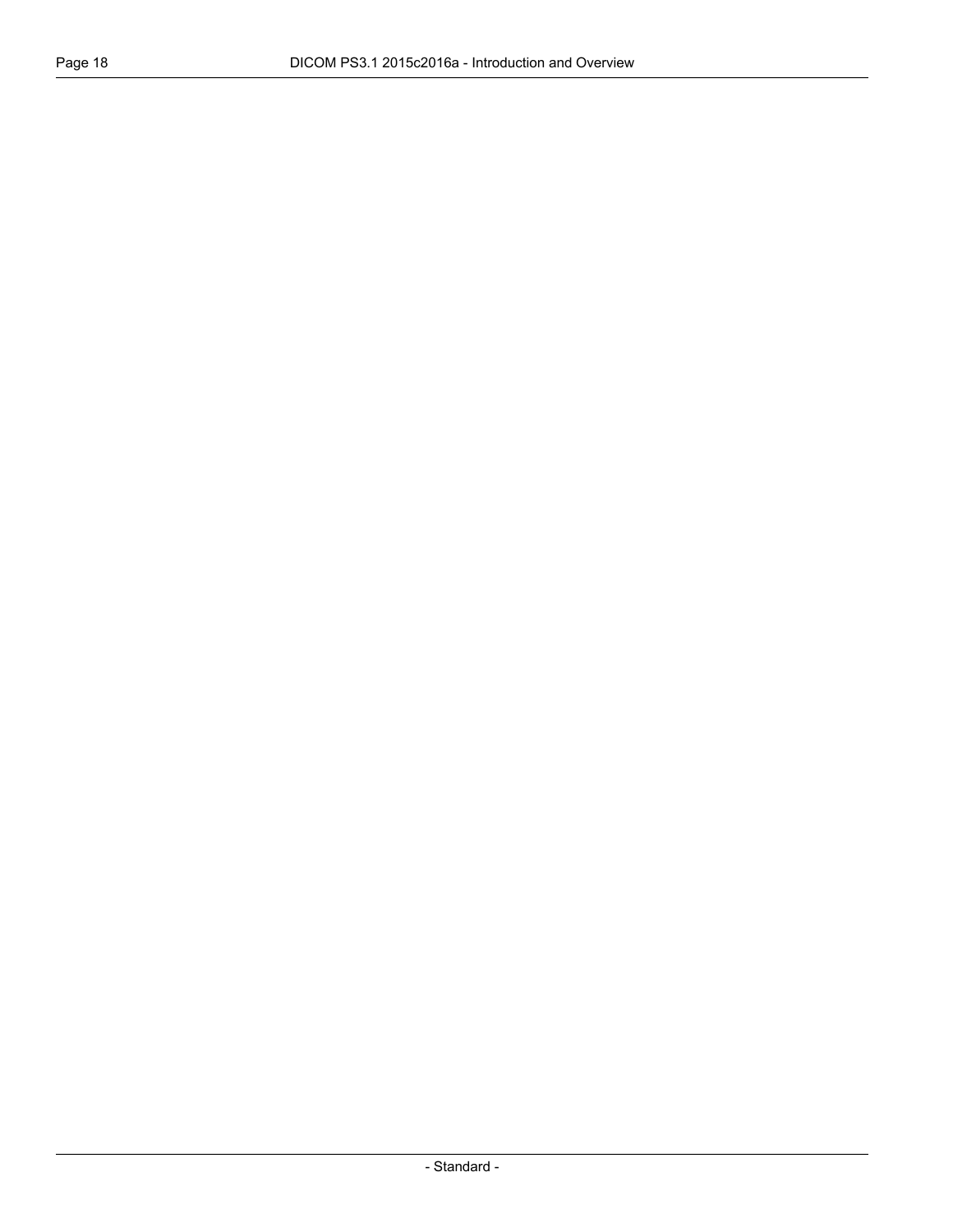# <span id="page-18-0"></span>**4 Symbols and Abbreviations**

| <b>ACSE</b>    | <b>Association Control Service Element</b>                                                                                                                                 |
|----------------|----------------------------------------------------------------------------------------------------------------------------------------------------------------------------|
| СT             | Computed Tomography                                                                                                                                                        |
| <b>DICOM</b>   | Digital Imaging and Communications in Medicine                                                                                                                             |
| <b>HIS</b>     | <b>Hospital Information System</b>                                                                                                                                         |
| <b>JIRA</b>    | Japan Medical Imaging and Radiological Systems Industries Association                                                                                                      |
| <b>OSI</b>     | Open Systems Interconnection                                                                                                                                               |
| <b>PACS</b>    | Picture Archiving and Communication Systems                                                                                                                                |
| <b>REST</b>    | Representational State Transfer                                                                                                                                            |
| <b>RESTful</b> | A RESTful Web service is a Web service implemented using REST architecture and HTTP (see http://www.ics.uci.edu/<br>~fielding/pubs/dissertation/fielding_dissertation.pdf) |
| <b>RIS</b>     | Radiology Information System                                                                                                                                               |
| <b>STOW-RS</b> | STore Over the Web by RESTful Services                                                                                                                                     |
| <b>TCP/IP</b>  | <b>Transmission Control Protocol/Internet Protocol</b>                                                                                                                     |
| <b>WADO-RS</b> | Web Access to DICOM Objects by RESTful Services                                                                                                                            |
|                | <b>WADO-URI</b> Web Access to DICOM Objects by URI                                                                                                                         |
|                | <b>WADO-WS</b> Web Access to DICOM Objects by Web Services (WS*)                                                                                                           |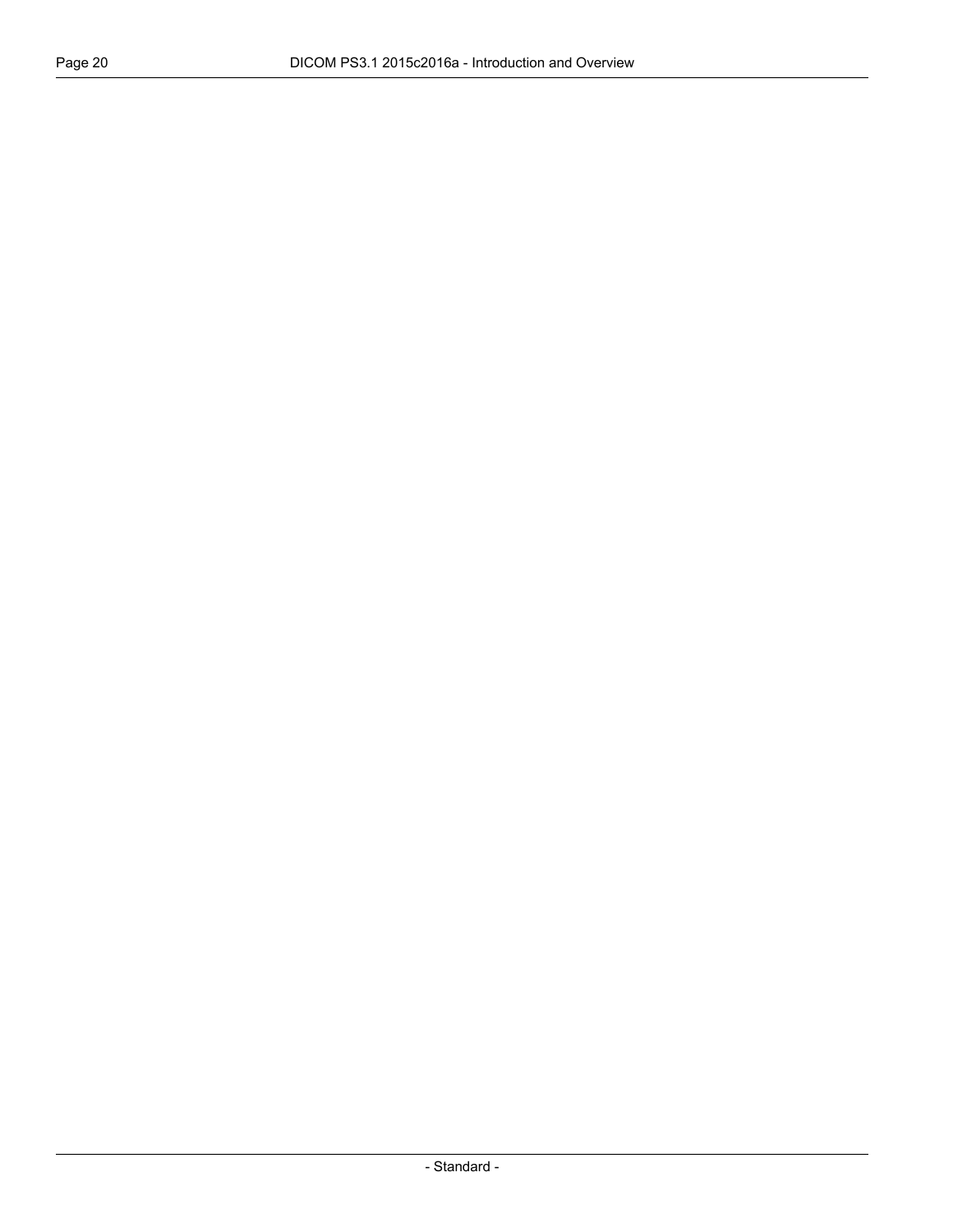## <span id="page-20-0"></span>**5 Goals of The DICOM Standard**

The DICOM Standard facilitates interoperability of devices claiming conformance. In particular, it:

- Addresses the semantics of Commands and associated data. For devices to interact, there must be standards on how devices are expected to react to Commands and associated data, not just the information that is to be moved between devices.
- Addresses the semantics of file services, file formats and information directories necessary for off-line communication.
- Is explicit in defining the conformance requirements of implementations of the Standard. In particular, a conformance statement must specify enough information to determine the functions for which interoperability can be expected with another device claiming conformance.
- Facilitates operation in a networked environment.
- Is structured to accommodate the introduction of new services, thus facilitating support for future medical imaging applications.
- Makes use of existing international standards wherever applicable, and itself conforms to established documentation guidelines for international standards.

Even though the DICOM Standard has the potential to facilitate implementations of PACS solutions, use of the Standard alone does not guarantee that all the goals of a PACS will be met. This Standard facilitates interoperability of systems claiming conformance in a multi-vendor environment, but does not, by itself, guarantee interoperability.

This Standard has been developed with an emphasis on diagnostic medical imaging as practiced in radiology, cardiology and related disciplines; however, it is also applicable to a wide range of image and non-image related information exchanged in clinical and other medical environments.

[Figure](#page-21-0) 5-1 presents the general communication model of the Standard, which spans both network (on-line) and media storage interchange (off-line) communication. Applications may relay on either onutilize any of the following boundariestransport mechanisms:

- the DICOM Message Service and Upper Layer Service, which provides independence from specific physical networking communication support and protocols such as TCP/IP.
- the DICOM Web Service API and HTTP Service, which allows use of common hypertext and associated protocols for transport of DICOM services
- The Basic DICOM File Service, which provides access to Storage Media independently from specific media storage formats and file structures.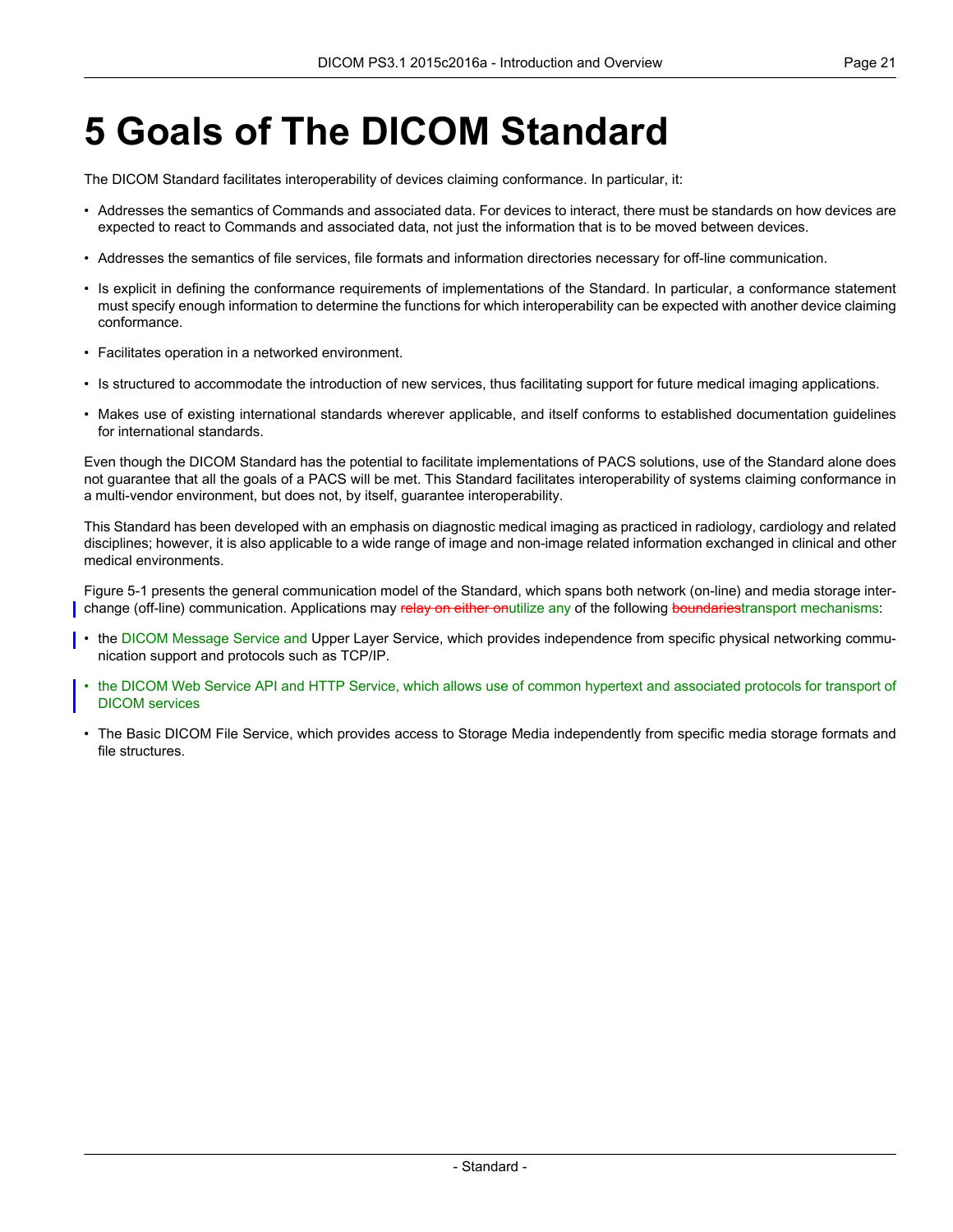<span id="page-21-0"></span>

**Figure 5-1. General Communication Model**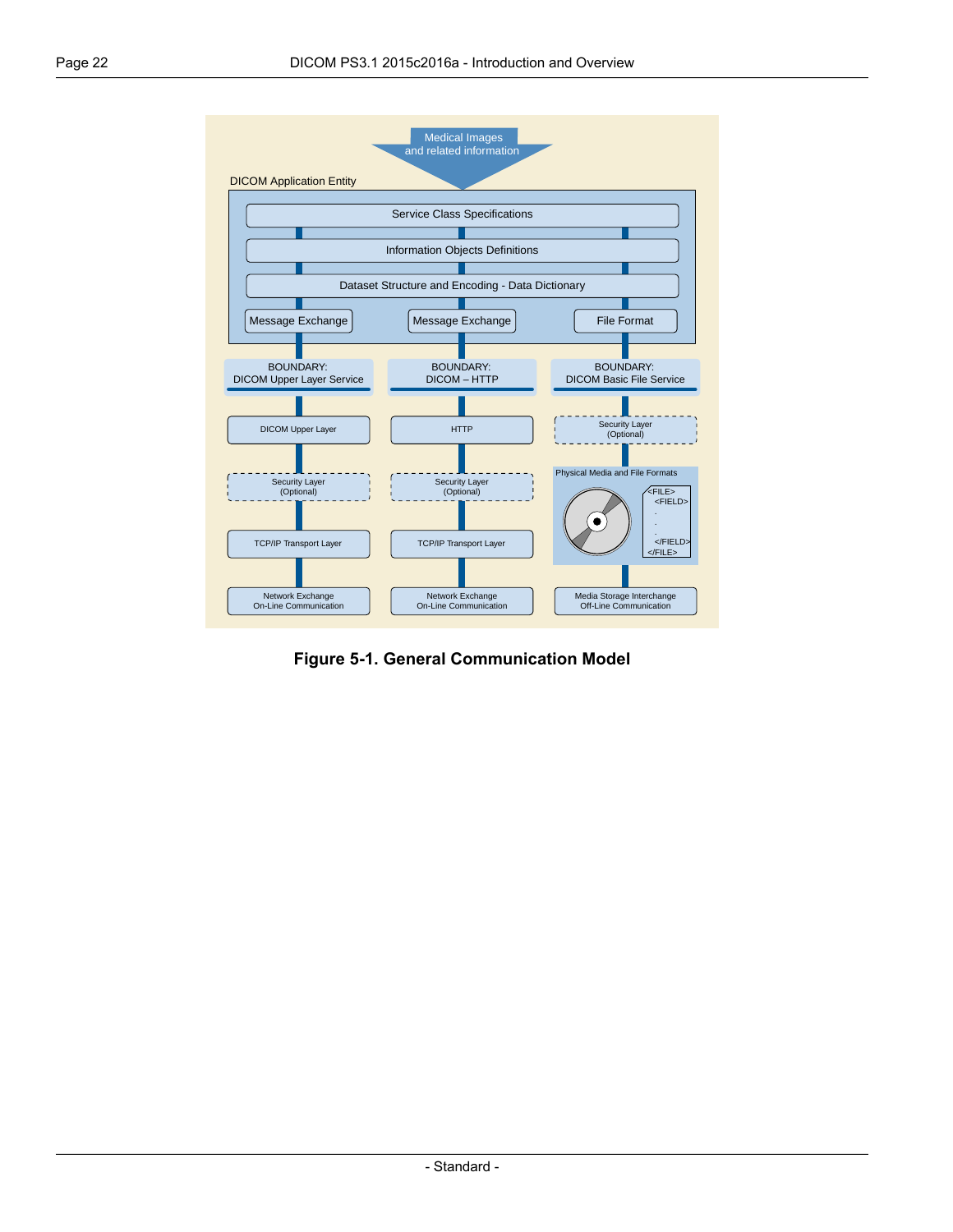# <span id="page-22-0"></span>**6 Overview of The Content of The DICOM Standard**

### <span id="page-22-1"></span>**6.1 Document Structure**

DICOM consists of the following parts:

- PS3.1: Introduction and Overview (this document)
- PS3.2: [Conformance](part02.pdf#PS3.2)
- PS3.3: [Information](part03.pdf#PS3.3) Object Definitions
- PS3.4: Service Class [Specifications](part04.pdf#PS3.4)
- PS3.5: Data [Structures](part05.pdf#PS3.5) and Encoding
- PS3.6: Data [Dictionary](part06.pdf#PS3.6)
- PS3.7: Message [Exchange](part07.pdf#PS3.7)
- PS3.8: Network [Communication](part08.pdf#PS3.8) Support for Message Exchange
- PS3.9: Retired
- PS3.10: Media Storage and File Format for Media [Interchange](part10.pdf#PS3.10)
- PS3.11: Media Storage [Application](part11.pdf#PS3.11) Profiles
- PS3.12: Formats and [Physical](part12.pdf#PS3.12) Media
- PS3.13: Retired
- PS3.14: [Grayscale](part14.pdf#PS3.14) Standard Display Function
- PS3.15: Security and System [Management](part15.pdf#PS3.15) Profiles
- PS3.16: Content Mapping [Resource](part16.pdf#PS3.16)
- PS3.17: [Explanatory](part17.pdf#PS3.17) Information
- PS3.18: Web [Services](part18.pdf#PS3.18)
- <span id="page-22-2"></span>• PS3.19: [Application](part19.pdf#PS3.19) Hosting
- PS3.20: Imaging Reports using HL7 Clinical Document [Architecture](part20.pdf#PS3.20)

These parts of the Standard are related but independent documents. A brief description of each Part is provided in this section.

### **6.2 PS3.2: Conformance**

[PS3.2](part02.pdf#PS3.2) of the DICOM Standard defines principles that implementations claiming conformance to the Standard shall follow:

- Conformance requirements. [PS3.2](part02.pdf#PS3.2) specifies the general requirements that must be met by any implementation claiming conformance. It references the conformance sections of other parts of the Standard.
- Conformance Statement. [PS3.2](part02.pdf#PS3.2) defines the structure of a Conformance Statement. It specifies the information that must be present in a Conformance Statement. It references the Conformance Statement sections of other parts of the Standard.

[PS3.2](part02.pdf#PS3.2) does not specify a testing/validation procedure to assess an implementation's conformance to the Standard.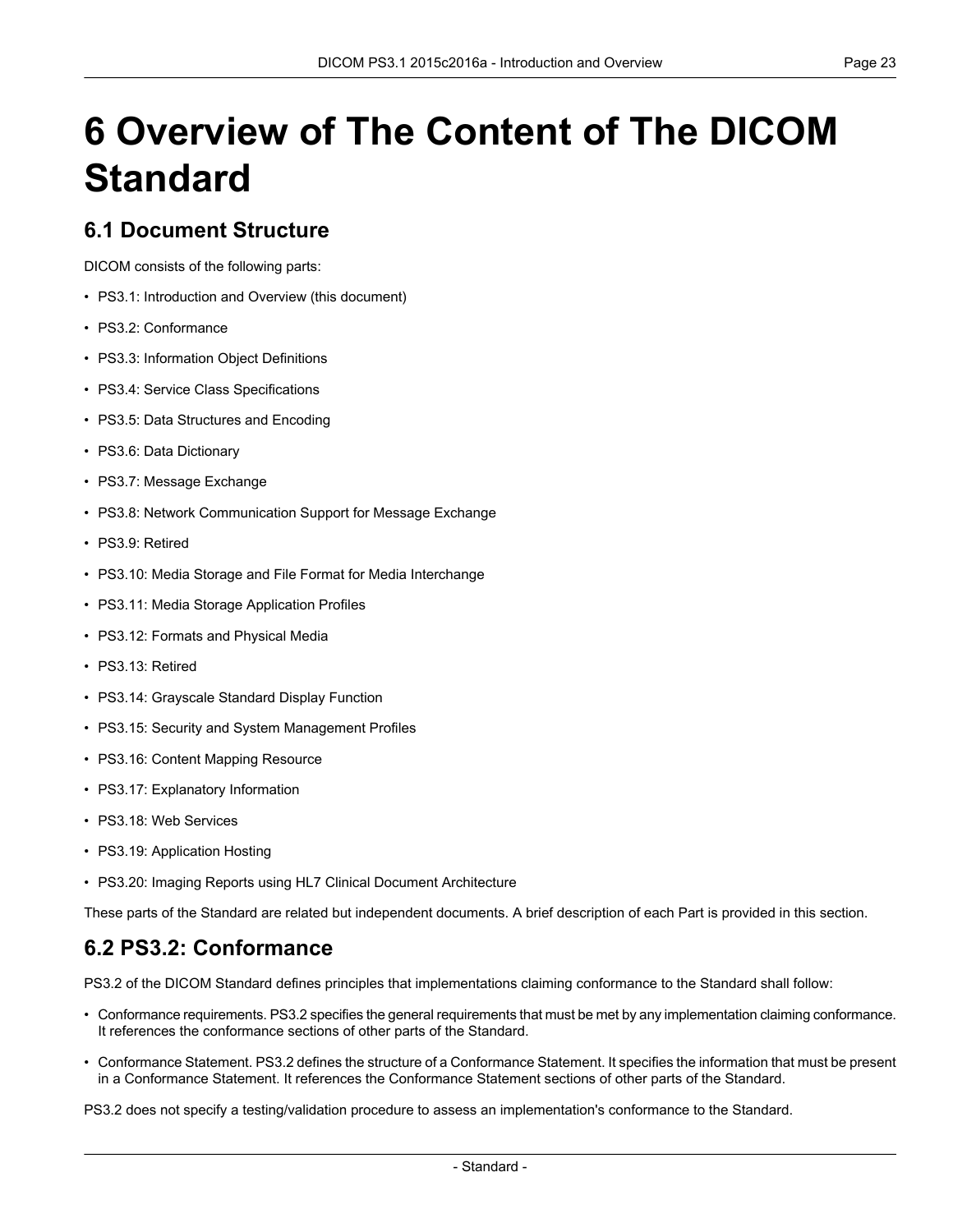[Figure](#page-23-1) 6.2-1 and [Figure](#page-23-2) 6.2-2 depict the construction process for a Conformance Statement for both network communication and media exchange. A Conformance Statement consists of the following parts:

- Set of Information Objects that is recognized by this implementation
- Set of Service Classes that this implementation supports
- Set of communications protocols or physical media that this implementation supports
- <span id="page-23-1"></span>• Set of security measures that this implementation supports.



<span id="page-23-2"></span>





#### <span id="page-23-0"></span>**6.3 PS3.3: Information Object Definitions**

[PS3.3](part03.pdf#PS3.3) of the DICOM Standard specifies a number of Information Object Classes that provide an abstract definition of real-world entities applicable to communication of digital medical images and related information (e.g., waveforms, structured reports, radiation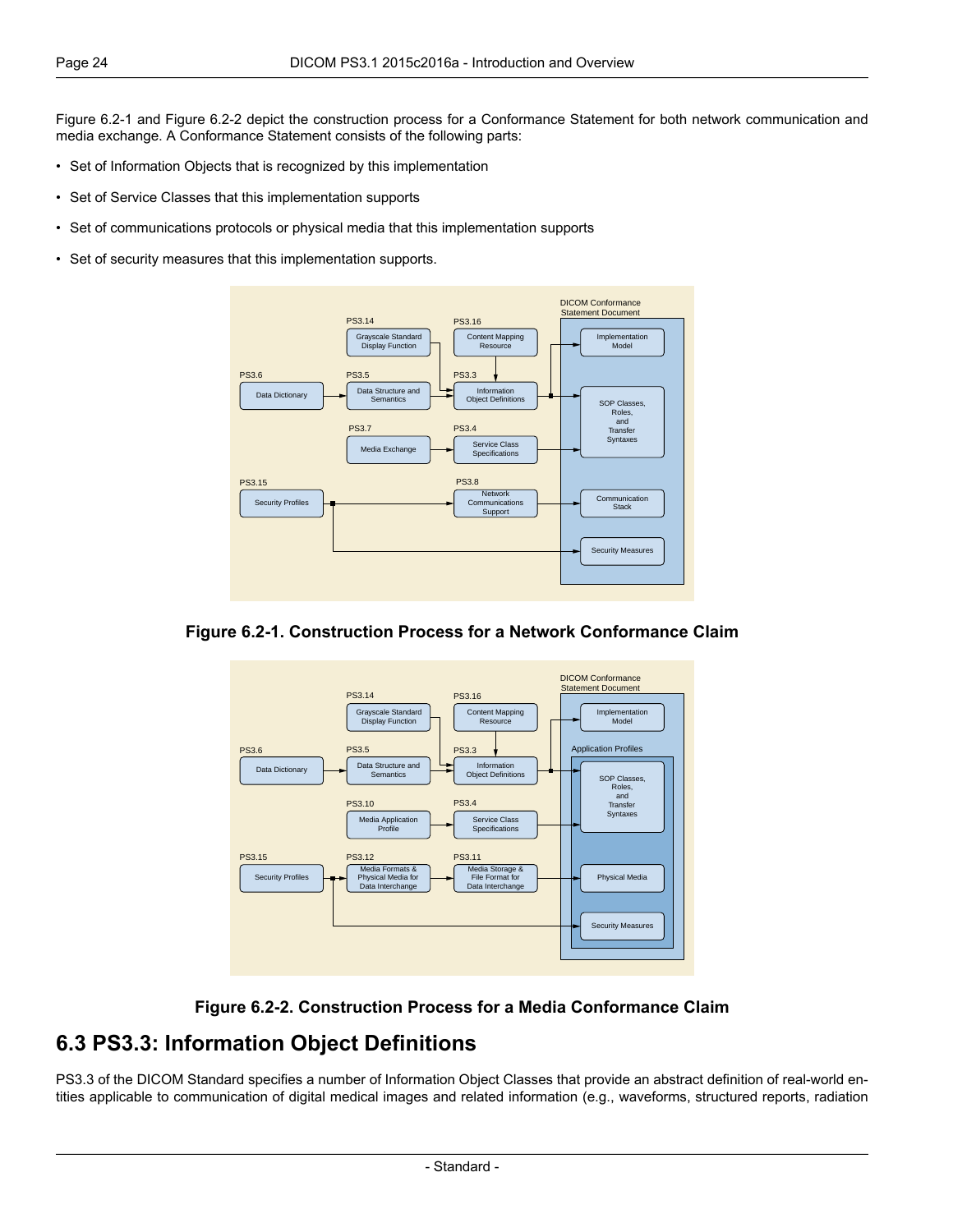therapy dose, etc.). Each Information Object Class definition consists of a description of its purpose and the Attributes that define it. An Information Object Class does not include the values for the Attributes that comprise its definition.

Two types of Information Object Classes are defined: normalized and composite.

Normalized Information Object Classes include only those Attributes inherent in the real-world entity represented. For example the study Information Object Class, which is defined as normalized, contains study date and study time Attributes because they are inherent in an actual study. Patient name, however, is not an Attribute of the study Information Object Class because it is inherent in the patient on which the study was performed and not the study itself.

Composite Information Object Classes may additionally include Attributes that are related to but not inherent in the real-world entity. For example, the Computed Tomography Image Information Object Class, which is defined as composite, contains both Attributes that are inherent in the image (e.g., image date) and Attributes that are related to but not inherent in the image (e.g., patient name). Composite Information Object Classes provide a structured framework for expressing the communication requirements of images where image data and related data needs to be closely associated.

To simplify the Information Object Class definitions, the Attributes of each Information Object Class are partitioned with similar Attributes being grouped together. These groupings of Attributes are specified as independent modules and may be reused by other Composite Information Object Classes.

[PS3.3](part03.pdf#PS3.3) defines a model of the Real World along with the corresponding Information Model that is reflected in the Information Object Definitions. Future editions of this Standard may extend this set of Information Objects to support new functionality.

<span id="page-24-0"></span>To represent an occurrence of a real-world entity, an Information Object Instance is created, which includes values for the Attributes of the Information Object Class. The Attribute values of this Information Object Instance may change over time to accurately reflect the changing state of the entity that it represents. This is accomplished by performing different basic operations upon the Information Object Instance to render a specific set of services defined as a Service Class. These Service Classes are defined in [PS3.4](part04.pdf#PS3.4) of the Standard.

#### **6.4 PS3.4: Service Class Specifications**

[PS3.4](part04.pdf#PS3.4) of the DICOM Standard defines a number of Service Classes. A Service Class associates one or more Information Objects with one or more Commands to be performed upon these objects. Service Class Specifications state requirements for Command Elements and how resulting Commands are applied to Information Objects. Service Class Specifications state requirements for both providers and users of communications services.

[PS3.4](part04.pdf#PS3.4) of the DICOM Standard defines the characteristics shared by all Service Classes, and how a Conformance Statement to an individual Service Class is structured. It contains a number of normative annexes that describe individual Service Classes in detail.

Examples of Service Classes include the following:

- Storage Service Class
- Query/Retrieve Service Class
- <span id="page-24-1"></span>• Basic Worklist Management Service Class
- Print Management Service Class.

[PS3.4](part04.pdf#PS3.4) defines the operations performed upon the Information Objects defined in [PS3.3.](part03.pdf#PS3.3) [PS3.7](part07.pdf#PS3.7) defines the Commands and protocols for using the Commands to accomplish the operations and notifications described in [PS3.4](part04.pdf#PS3.4).

### **6.5 PS3.5: Data Structure and Semantics**

[PS3.5](part05.pdf#PS3.5) of the DICOM Standard specifies how DICOM applications construct and encode the Data Set information resulting from the use of the Information Objects and Services Classes defined in [PS3.3](part03.pdf#PS3.3) and [PS3.4](part04.pdf#PS3.4) of the DICOM Standard. The support of a number of standard image compression techniques (e.g., JPEG lossless and lossy) is specified.

[PS3.5](part05.pdf#PS3.5) addresses the encoding rules necessary to construct a Data Stream to be conveyed in a Message as specified in [PS3.7](part07.pdf#PS3.7) of the DICOM Standard. This Data Stream is produced from the collection of Data Elements making up the Data Set.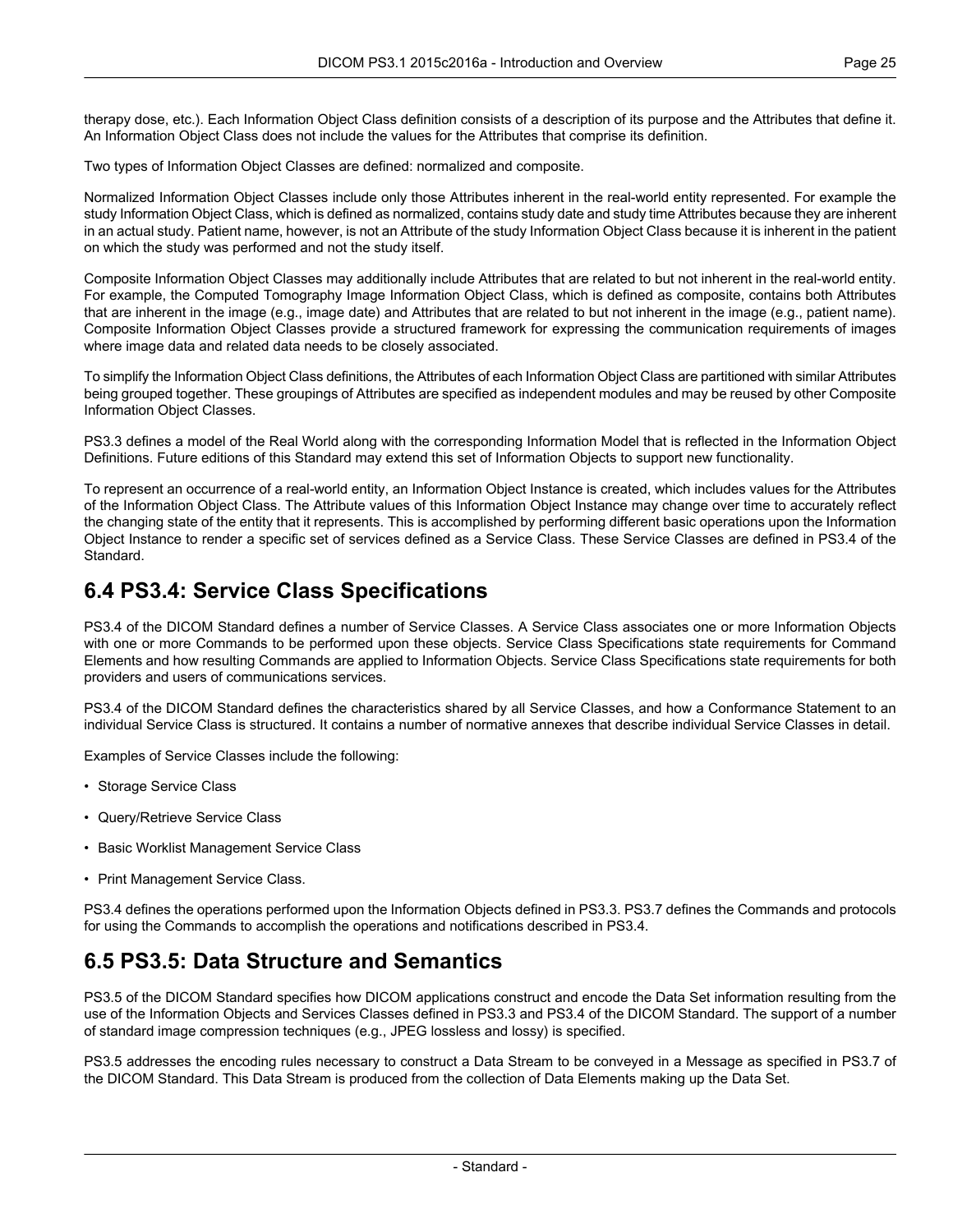<span id="page-25-0"></span>[PS3.5](part05.pdf#PS3.5) also defines the semantics of a number of generic functions that are common to many Information Objects. [PS3.5](part05.pdf#PS3.5) defines the encoding rules for international character sets used within DICOM.

## **6.6 PS3.6: Data Dictionary**

[PS3.6](part06.pdf#PS3.6) of the DICOM Standard is the centralized registry that defines the collection of all DICOM Data Elements available to represent information, along with elements utilized for interchangeable media encoding and a list of uniquely identified items that are assigned by DICOM.

For each element, [PS3.6](part06.pdf#PS3.6) specifies:

- its unique tag, which consists of a group and element number,
- its name,
- its value representation (character string, integer, etc),
- its value multiplicity (how many values per attribute),
- whether it is retired.

For each uniquely identified item, [PS3.6](part06.pdf#PS3.6) specifies:

- its unique value, which is numeric with multiple components separated by decimal points and limited to 64 characters,
- its name,
- <span id="page-25-1"></span>• its type, either Information Object Class, definition of encoding for data transfer, or certain well known Information Object Instances,
- in which part of the DICOM Standard it is defined.

#### **6.7 PS3.7: Message Exchange**

[PS3.7](part07.pdf#PS3.7) of the DICOM Standard specifies both the service and protocol used by an application in a medical imaging environment to exchange Messages over the communications support services defined in [PS3.8.](part08.pdf#PS3.8) A Message is composed of a Command Stream defined in [PS3.7](part07.pdf#PS3.7) followed by an optional Data Stream as defined in [PS3.5](part05.pdf#PS3.5).

[PS3.7](part07.pdf#PS3.7) specifies:

- the operations and notifications (DIMSE Services) made available to Service Classes defined in [PS3.4,](part04.pdf#PS3.4)
- <span id="page-25-2"></span>• rules to establish and terminate associations provided by the communications support specified in [PS3.8,](part08.pdf#PS3.8) and the impact on outstanding transactions,
- rules that govern the exchange of Command requests and responses,
- encoding rules necessary to construct Command Streams and Messages.

### **6.8 PS3.8: Network Communication Support For Message Exchange**

[PS3.8](part08.pdf#PS3.8) of the DICOM Standard specifies the communication services and the upper layer protocols necessary to support, in a networked environment, communication between DICOM applications as specified in [PS3.3](part03.pdf#PS3.3), [PS3.4,](part04.pdf#PS3.4) [PS3.5](part05.pdf#PS3.5), [PS3.6,](part06.pdf#PS3.6) and [PS3.7.](part07.pdf#PS3.7) These communication services and protocols ensure that communication between DICOM applications is performed in an efficient and coordinated manner across the network.

The communication services specified in [PS3.8](part08.pdf#PS3.8) are a proper subset of the services offered by the OSI Presentation Service (ISO 8822) and of the OSI Association Control Service Element (ACSE) (ISO 8649). They are referred to as the Upper Layer Service, which allows peer applications to establish associations, transfer messages and terminate associations.

This definition of the Upper Layer Service specifies the use of the DICOM Upper Layer Protocol in conjunction with TCP/IP transport protocols.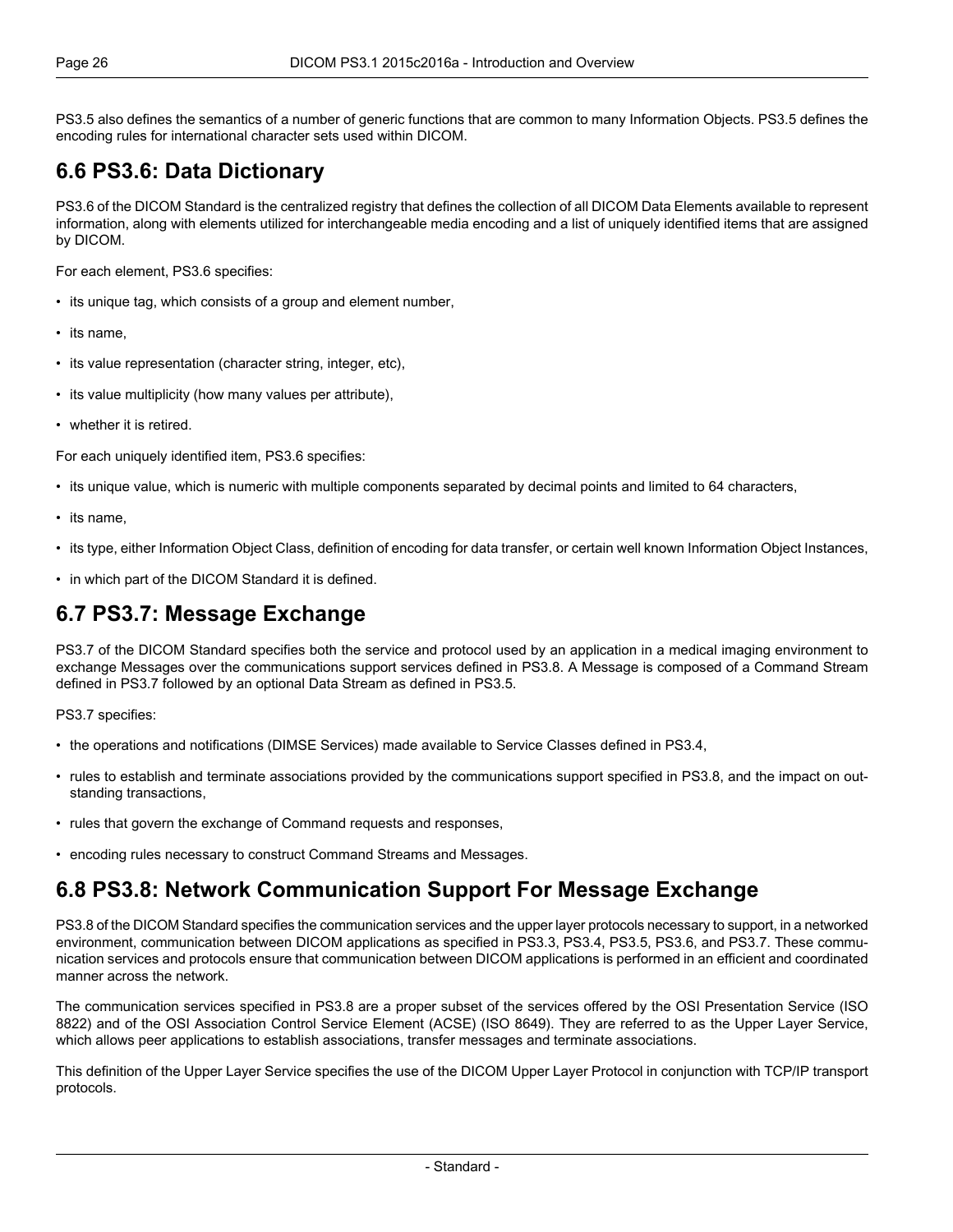<span id="page-26-0"></span>The TCP/IP communication protocol specified by [PS3.8](part08.pdf#PS3.8) is a general purpose communication protocol not specific to the DICOM Standard. [Figure](#page-21-0) 5-1 shows this protocol stack.

### **6.9 PS3.9: Retired (formerly Point-to-point Communication Support For Message Exchange)**

<span id="page-26-1"></span>PS3.9 of the DICOM Standard previously specified the services and protocols used for point-to-point communications in a manner compatible with ACR-NEMA 2.0. It has been retired.

### **6.10 PS3.10 Media Storage and File Format**

[PS3.10](part10.pdf#PS3.10) of the DICOM Standard specifies a general model for the storage of medical imaging information on removable media (see Figure [6.10-1\)](#page-27-1). The purpose of this Part is to provide a framework allowing the interchange of various types of medical images and related information on a broad range of physical storage media.

**Note** 

See [Figure](#page-21-0) 5-1 for understanding how the media interchange model compares to the network model.

[PS3.10](part10.pdf#PS3.10) Specifies:

- a layered model for the storage of medical images and related information on storage media. This model introduces the concept of media storage application profiles, which specify application specific subsets of the DICOM Standard to which a media storage implementation may claim conformance. Such a conformance applies only to the writing, reading and updating of the content of storage media.
- a DICOM file format supporting the encapsulation of any Information Object;
- a secure DICOM file format supporting the encapsulation of a DICOM file format in a cryptographic envelope;
- a DICOM file service providing independence from the underlying media format and physical media.

[PS3.10](part10.pdf#PS3.10) defines various media storage concepts:

- the method to identify a set of files on a single medium
- the method for naming a DICOM file within a specific file system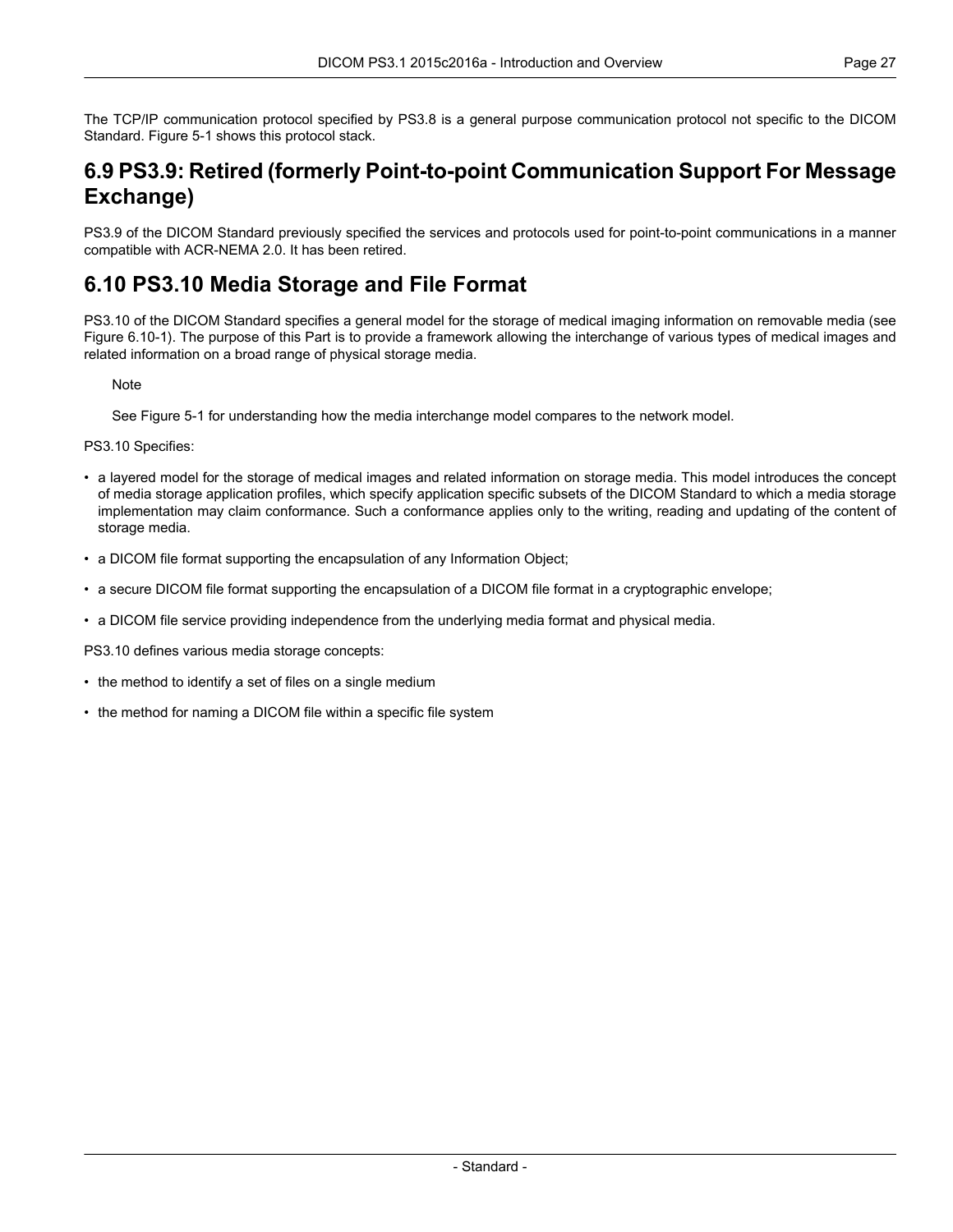<span id="page-27-1"></span>



#### <span id="page-27-0"></span>**6.11 PS3.11: Media Storage Application Profiles**

[PS3.11](part11.pdf#PS3.11) of the DICOM Standard specifies application specific subsets of the DICOM Standard to which an implementation may claim conformance. These application specific subsets will be referred to as Application Profiles in this section. Such a conformance statement applies to the interoperable interchange of medical images and related information on storage media for specific clinical uses. It follows the framework, defined in [PS3.10](part10.pdf#PS3.10), for the interchange of various types of information on storage media.

An Application Profile annex is organized into the following major parts:

- The name of the Application Profile, or the list of Application Profiles grouped in a related class
- A description of the clinical context of the Application Profile
- The definition of the media storage Service Class with the device roles for the Application Profile and associated options
- Informative section describing the operational requirements of the Application Profile
- Specification of the Information Object Classes and associated Information Objects supported and the encoding to be used for the data transfer
- The selection of media formats and physical media to be used
- Other parameters that need to be specified to ensure interoperable media interchange
- Security parameters that select the cryptographic techniques to be used with secure media storage Application Profiles

The structure of DICOM and the design of the Application Profile mechanism is such that extension to additional Information Object Classes and the new exchange media is straightforward.

**Note** 

[Figure](#page-28-4) 6.11-1 shows how individual aspects of an Application profile map to the various parts of the DICOM Standard.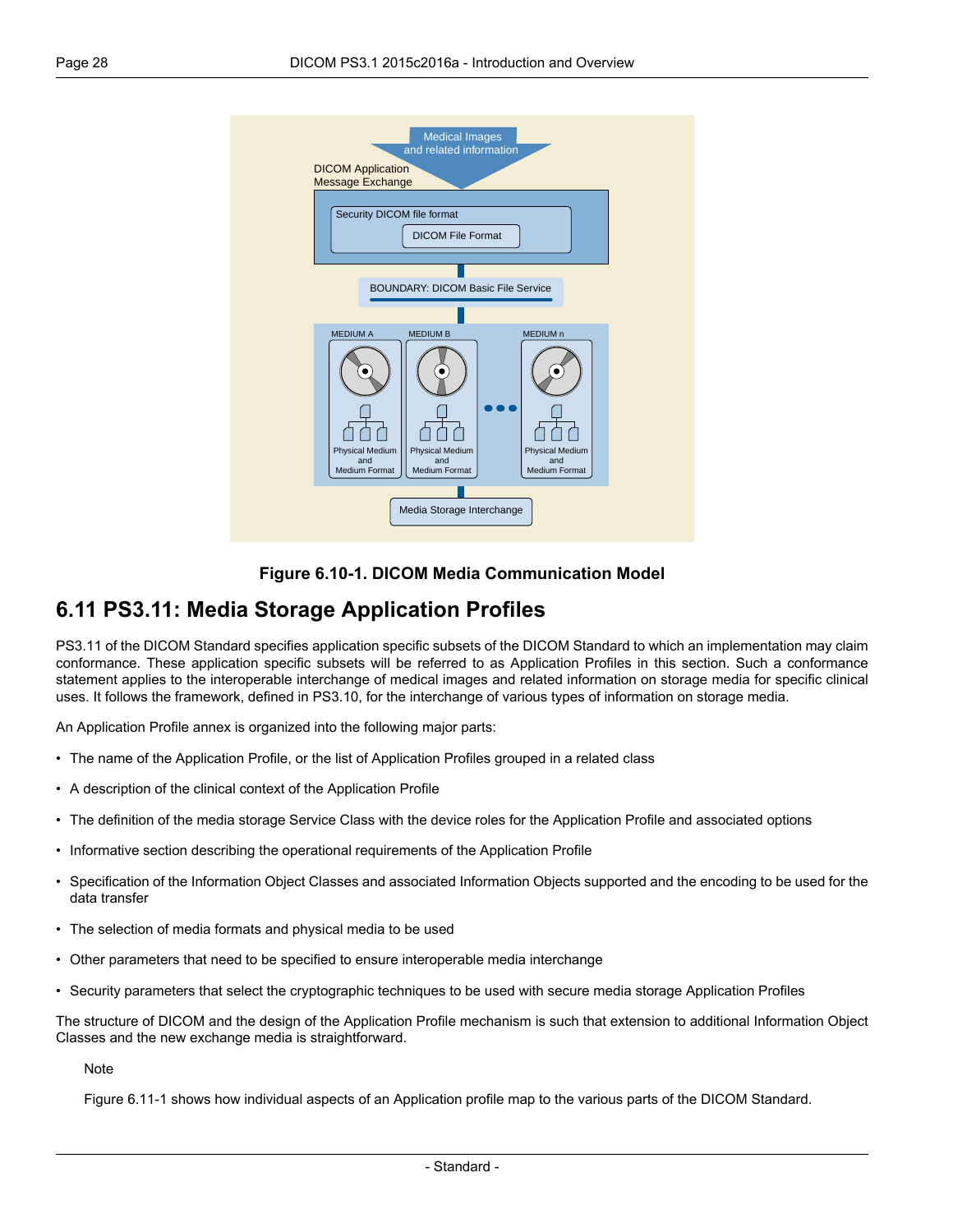<span id="page-28-4"></span>

#### **Figure 6.11-1. Relationship Between an Application Profile and Parts of DICOM**

#### <span id="page-28-0"></span>**6.12 PS3.12: Storage Functions and Media Formats For Data Interchange**

[PS3.12](part12.pdf#PS3.12) of the DICOM Standard facilitates the interchange of information between applications in medical environments by specifying:

<span id="page-28-1"></span>• A structure for describing the relationship between the media storage model and a specific physical media and media format.

• Specific physical media characteristics and associated media formats.

#### <span id="page-28-2"></span>**6.13 PS3.13: Retired (formerly Print Management Point-to-point Communication Support)**

PS3.13 previously specified the services and protocols used for point-to-point communication of print management services. It has been retired.

#### **6.14 PS3.14: Grayscale Standard Display Function**

<span id="page-28-3"></span>[PS3.14](part14.pdf#PS3.14) specifies a standardized display function for consistent display of grayscale images. This function provides methods for calibrating a particular display system for the purpose of presenting images consistently on different display media (e.g., monitors and printers).

The chosen display function is based on human visual perception. Human eye contrast sensitivity is distinctly non-linear within the luminance range of display devices. This standard uses Barten's model of the human visual system.

### **6.15 PS3.15: Security and System Management Profiles**

[PS3.15](part15.pdf#PS3.15) of the DICOM Standard specifies security and system management profiles to which implementations may claim conformance. Security and system management profiles are defined by referencing externally developed standard protocols, such as DHCP, LDAP, TLS and ISCL. Security protocols may use security techniques like public keys and "smart cards". Data encryption can use various standardized data encryption schemes.

This part does not address issues of security policies. The standard only provides mechanisms that can be used to implement security policies with regard to the interchange of DICOM objects. It is the local administrator's responsibility to establish appropriate security policies.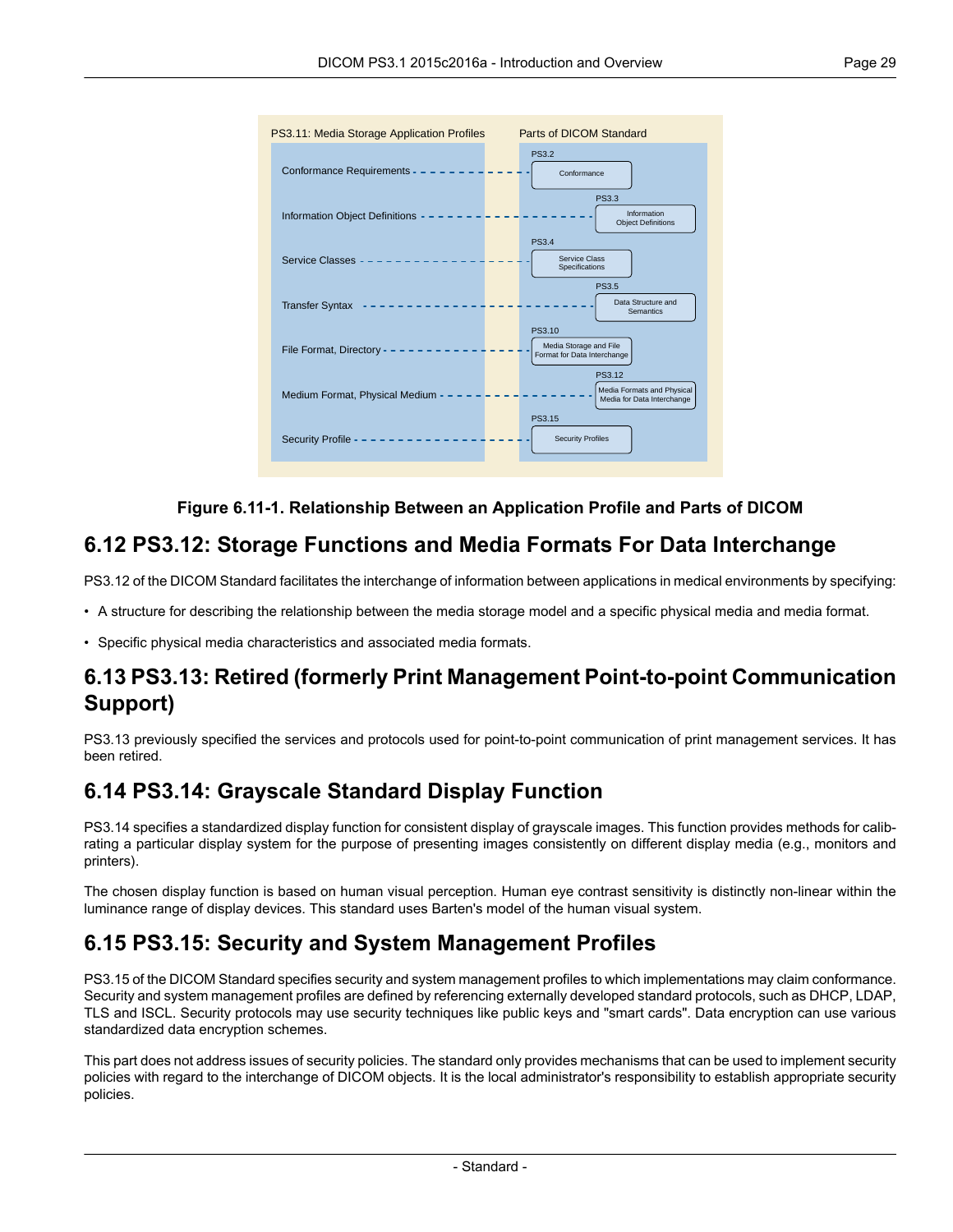### <span id="page-29-0"></span>**6.16 PS3.16: Content Mapping Resource**

[PS3.16](part16.pdf#PS3.16) of the DICOM Standard specifies:

- templates for structuring documents as DICOM Information Objects
- sets of coded terms for use in Information Objects
- a lexicon of terms defined and maintained by DICOM
- <span id="page-29-1"></span>• country specific translations of coded terms

#### **6.17 PS3.17: Explanatory Information**

<span id="page-29-2"></span>[PS3.17](part17.pdf#PS3.17) of the DICOM Standard specifies:

• informative and normative annexes containing explanatory information

#### **6.18 PS3.18: Web Services**

[PS3.18](part18.pdf#PS3.18) of the DICOM Standard specifies the means whereby Web Services can be used for retrieving or storing a DICOM object.

Requests that retrieve data specify the media type (format) of the response body. Requests that store data specify the media type of the request body.

<span id="page-29-3"></span>The HTTP requests as defined within this standard are sufficient for the HTTP server to act as a DICOM SCU (Service Class User) to retrieve or store the requested objects from an appropriate DICOM SCP (Service Class Provider) using baseline DICOM functionality as defined in [PS3.4](part04.pdf#PS3.4) and [PS3.7,](part07.pdf#PS3.7) which is to say that the HTTP server can act as a proxy for the DICOM SCP.

### **6.19 PS3.19: Application Hosting**

<span id="page-29-4"></span>[PS3.19](part19.pdf#PS3.19) of the DICOM Standard specifies an Application Programming Interface (API) to a DICOM based medical computing system into which programs written to that standardized interface can "plug-in" (see [Figure](#page-29-4) 6.19-1). A Hosting System implementer only needs to create the standardized API once to support a wide variety of add-on Hosted Applications.



#### **Figure 6.19-1. Interface Between a Hosted Application and a Hosting System**

In the traditional "plug-in" model, the "plug-in" is dedicated to a particular host system (e.g., a web browsing program), and might not run under other host systems (e.g., other web browsing programs). [PS3.19](part19.pdf#PS3.19) defines an API that may be implemented by any Hosting System. A "plug-in" Hosted Application written to the API would be able run in any environment provided by a Hosting System that implements that API (see [Figure](#page-30-1) 6.19-2).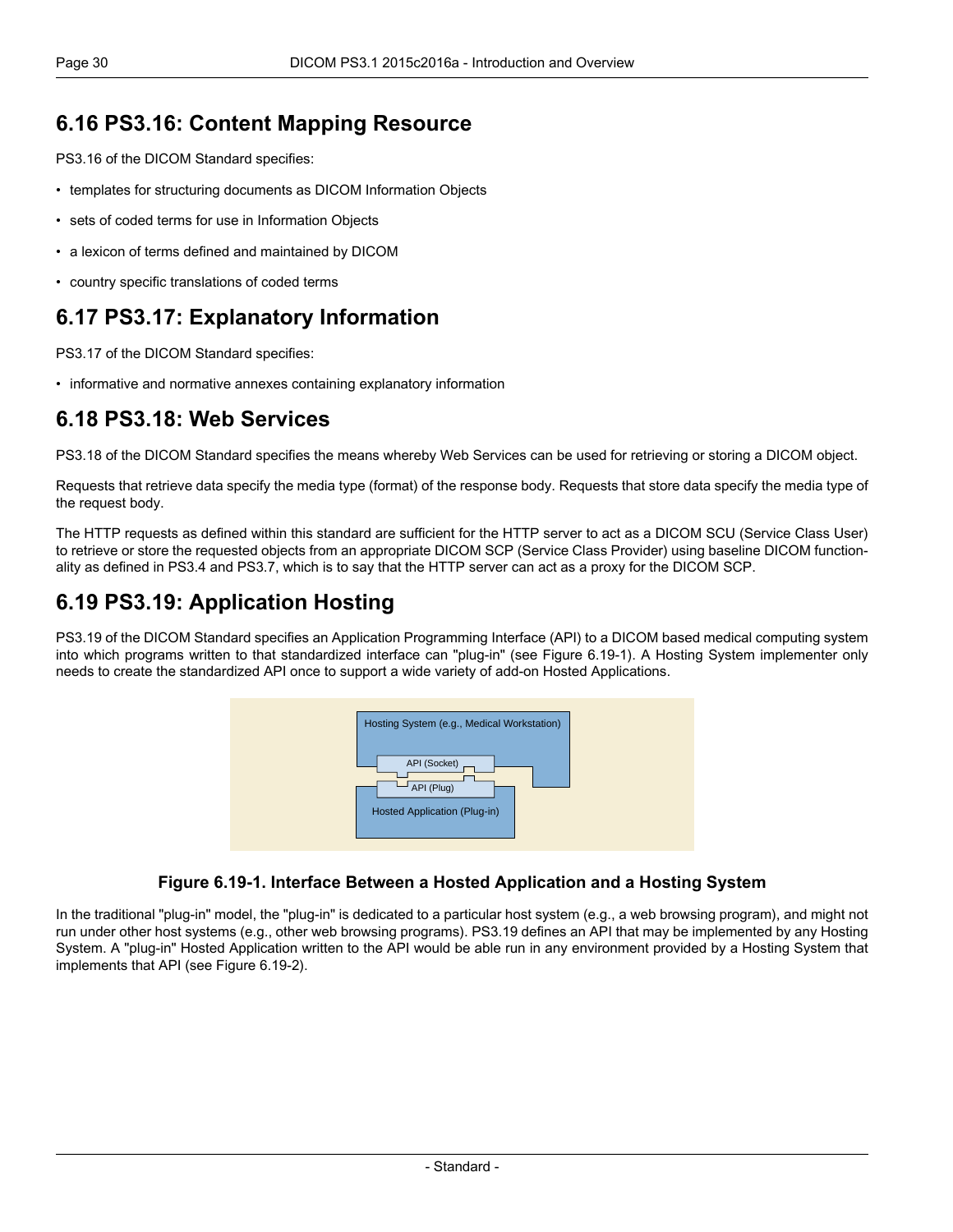<span id="page-30-1"></span>

#### **Figure 6.19-2. Illustration of Platform Independence via the Hosted Application**

<span id="page-30-0"></span>[PS3.19](part19.pdf#PS3.19) specifies both the interactions and the Application Programming Interfaces (API) between Hosting Systems and Hosted Applications. [PS3.19](part19.pdf#PS3.19) also defines the data models that are used by the API.

#### **6.20 PS3.20: Imaging Reports using HL7 Clinical Document Architecture**

[PS3.20](part20.pdf#PS3.20) of the DICOM Standard specifies templates for the encoding of imaging reports using the HL7 Clinical Document Architecture Release 2 (CDA R2, or simply CDA) Standard. Within this scope are clinical procedure reports for specialties that use imaging for screening, diagnostic, or therapeutic purposes.

[PS3.20](part20.pdf#PS3.20) constitutes an implementation guide for CDA, and is harmonized with the approach to standardized templates for CDA implementation guides developed by HL7. It also provides Business Names for data elements that link data in user terminology, e.g., collected by a report authoring application, to specific CDA encoded elements.

As an implementation guide for imaging reports, particular attention is given to the use and reference of data collected in imaging procedures as explicit evidence within reports. This data includes images, waveforms, measurements, annotations, and other analytic results managed as DICOM SOP Instances. Specifically, this Part includes a specification for transformation into CDA documents of DICOM Structured Report instances that represent imaging reports.